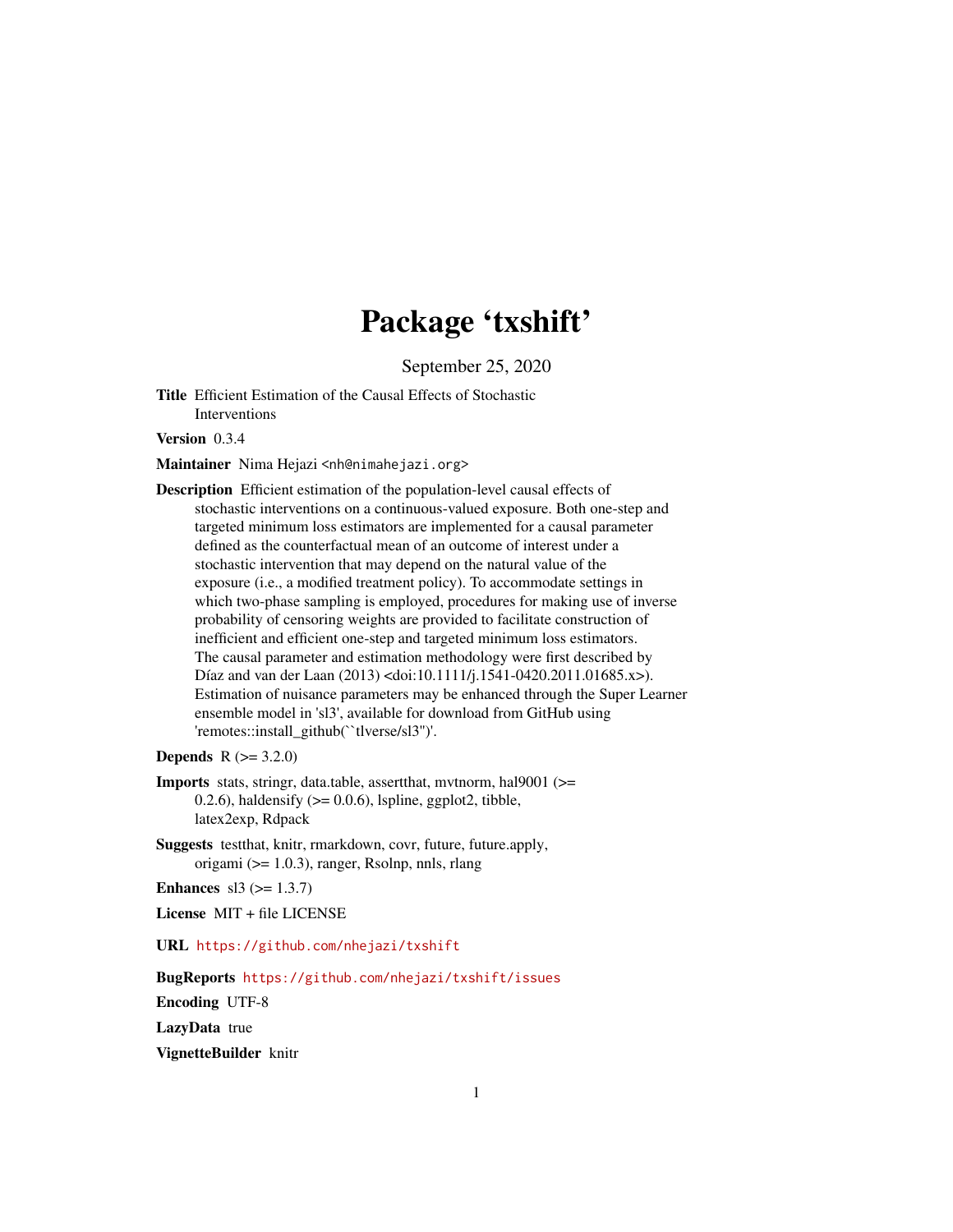<span id="page-1-0"></span>RoxygenNote 7.1.1

RdMacros Rdpack

# NeedsCompilation no

| Author Nima Hejazi [aut, cre, cph] ( <https: 0000-0002-7127-2789="" orcid.org="">),</https:> |
|----------------------------------------------------------------------------------------------|
| David Benkeser [aut] ( <https: 0000-0002-1019-8343="" orcid.org="">),</https:>               |
| Iván Díaz [ctb] ( <https: 0000-0001-9056-2047="" orcid.org="">),</https:>                    |
| Jeremy Coyle [ctb] ( <https: 0000-0002-9874-6649="" orcid.org="">),</https:>                 |
| Mark van der Laan [ctb, ths] ( <https: 0000-0003-1432-5511="" orcid.org="">)</https:>        |
|                                                                                              |

# Repository CRAN

Date/Publication 2020-09-25 13:50:02 UTC

# R topics documented:

|                                                                                                         | $\overline{2}$ |
|---------------------------------------------------------------------------------------------------------|----------------|
|                                                                                                         | $\mathbf{3}$   |
|                                                                                                         | $\overline{4}$ |
|                                                                                                         | 5              |
|                                                                                                         | 6              |
|                                                                                                         | 7              |
|                                                                                                         | 8              |
|                                                                                                         | - 8            |
|                                                                                                         | -10            |
| $ipcw\_eif\_update \dots \dots \dots \dots \dots \dots \dots \dots \dots \dots \dots \dots \dots \dots$ | 11             |
|                                                                                                         | -12            |
|                                                                                                         | -15            |
|                                                                                                         |                |
|                                                                                                         | -18            |
|                                                                                                         |                |
|                                                                                                         | 20             |
|                                                                                                         | 20             |
|                                                                                                         | 21             |
|                                                                                                         | 22.            |
|                                                                                                         | 23             |
| txshift                                                                                                 | 24             |
|                                                                                                         |                |

# **Index** [29](#page-28-0)

bound\_precision *Bound Precision*

# Description

Bound Precision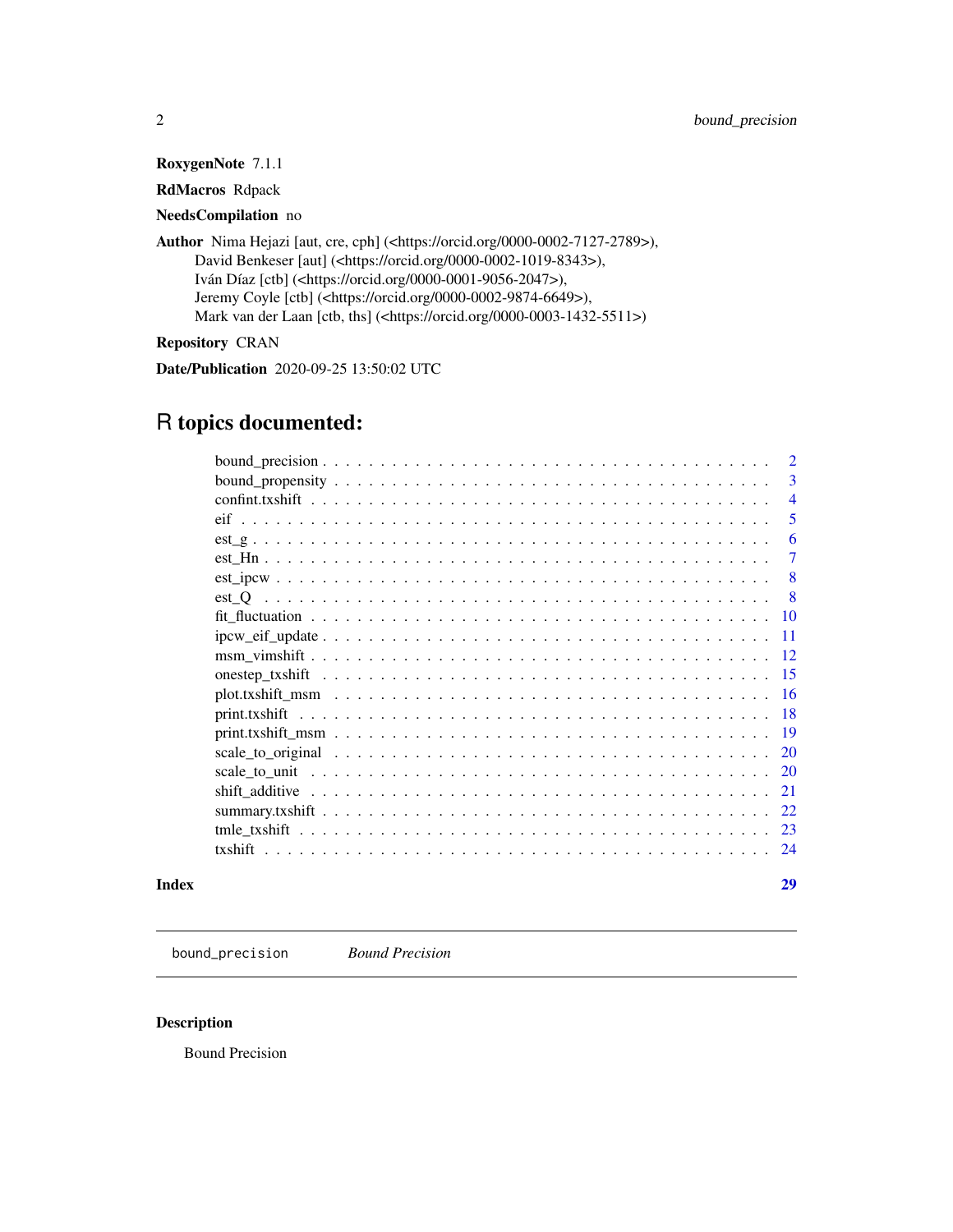# <span id="page-2-0"></span>bound\_propensity 3

#### Usage

bound\_precision(vals)

#### Arguments

| vals | numeric vector of values in the interval $[0, 1]$ to be bounded within arbitrary |
|------|----------------------------------------------------------------------------------|
|      | machine precision. The most common use of this functionality is to avoid inde-   |
|      | terminate or non-finite values after the application stats: : qlogis.            |

# Details

Bound values in the unit interval to machine precision in order to avoid numerical instability issues in downstream computation.

# Value

A numeric vector of the same length as vals, where the returned values are bounded to machine precision. This is intended to avoid numerical instability issues.

bound\_propensity *Bound Generalized Propensity Score*

#### Description

Bound Generalized Propensity Score

#### Usage

```
bound_propensity(vals)
```
#### Arguments

vals numeric vector of propensity score estimate values. Note that, for this parameter, the propensity score is (conditional) density and so it ought not be bounded from above.

# Details

Bound estimated values of the generalized propensity score (a conditional density) to avoid numerical instability issues arising from practical violations of the assumption of positivity.

# Value

A numeric vector of the same length as vals, where the returned values are bounded such that the minimum is no lower than 1/n, for the sample size n.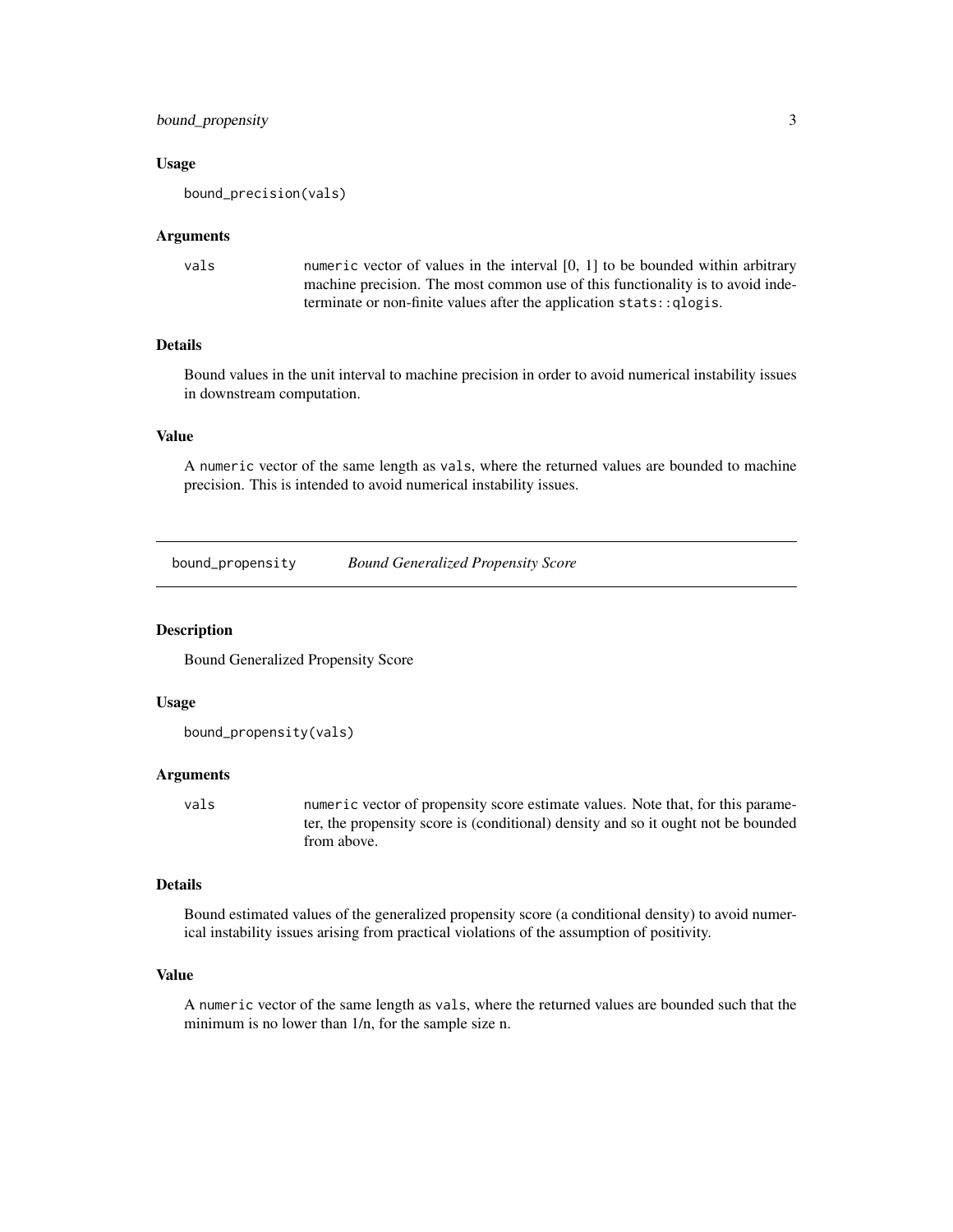<span id="page-3-0"></span>

# Description

Confidence Intervals for Counterfactual Mean Under Stochastic Intervention

#### Usage

```
## S3 method for class 'txshift'
confint(object, parm = seq_length(object$psi], level = 0.95, ...)
```
# Arguments

| object   | An object of class txshift, as produced by invoking the function txshift, for<br>which a confidence interval is to be computed. |
|----------|---------------------------------------------------------------------------------------------------------------------------------|
| parm     | A numeric vector indicating indices of object \$est for which to return confi-<br>dence intervals.                              |
| level    | A numeric indicating the level of the confidence interval to be computed.                                                       |
| $\cdots$ | Other arguments. Not currently used.                                                                                            |

## Details

Compute confidence intervals for estimates produced by [txshift](#page-23-1).

#### Value

A named numeric vector containing the parameter estimate from a txshift object, alongside lower and upper Wald-style confidence intervals at a specified coverage level.

```
set.seed(429153)
n_obs <- 100
W <- replicate(2, rbinom(n_obs, 1, 0.5))
A \leq rnorm(n_obs, mean = 2 \angle W, sd = 1)
Y \le rbinom(n_obs, 1, plogis(A + W + rnorm(n_obs, mean = 0, sd = 1)))
txout <- txshift(
  W = W, A = A, Y = Y, delta = 0.5,
  estimator = "tmle",
  g_fit_args = list(
    fit_type = "hal", n_bins = 5,grid_type = "equal_mass",
   lambda\_seq = exp(-1:-9)),
  Q_fit_args = list(
   fit_type = "glm",
```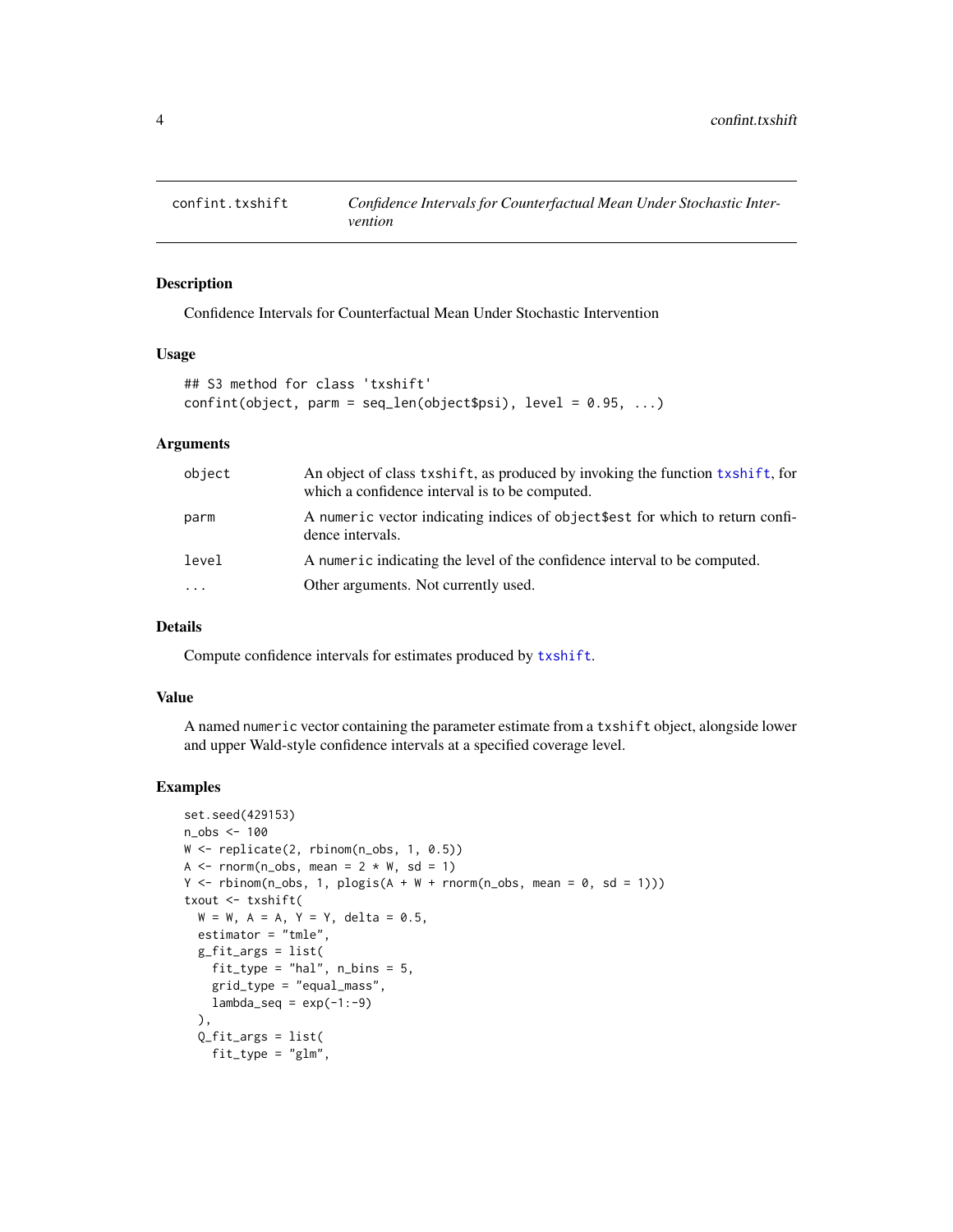```
glm_formula = "Y \sim ."
  )
\mathcal{L}confint(txout)
```
eif *Compute the Shift Parameter Estimate and the Efficient Influence Function*

# Description

Compute the Shift Parameter Estimate and the Efficient Influence Function

# Usage

```
eif(
 Y,
 Qn,
 Hn,
 estimator = c("tmle", "onestep"),
  fluc_mod_out = NULL,
 Delta = rep(1, length(Y)),ipc_weights = rep(1, length(Y)),ipc_weights_norm = rep(1, length(Y))
\mathcal{L}
```
# Arguments

| Υ            | A numeric vector of the observed outcomes.                                                                                                                                                                                                                                             |
|--------------|----------------------------------------------------------------------------------------------------------------------------------------------------------------------------------------------------------------------------------------------------------------------------------------|
| Qn           | An object providing the value of the outcome evaluated after imposing a shift<br>in the treatment. This object is passed in after being constructed by a call to the<br>internal function est_0.                                                                                       |
| Hn           | An object providing values of the auxiliary ("clever") covariate, constructed<br>from the treatment mechanism and required for targeted minimum loss-based<br>estimation. This object object should be passed in after being constructed by a<br>call to the internal function est_Hn. |
| estimator    | The type of estimator to be fit, either "tmle" for targeted maximum likelihood<br>estimation or "onestep" for a one-step estimator.                                                                                                                                                    |
| fluc mod out | An object giving values of the logistic tilting model for targeted minimum loss<br>estimation. This type of object should be the output of the internal routines to<br>perform this step of the TML estimation procedure, as given by fit_fluctuation.                                 |
| Delta        | Indicator for missingness. Used for compatibility with the routine to compute<br><b>IPCW-TML</b> estimates.                                                                                                                                                                            |
| ipc_weights  | A numeric vector that gives inverse probability of censoring weights for each<br>observation. These are generated by invoking the routines for estimating the<br>censoring mechanism.                                                                                                  |

<span id="page-4-0"></span>eif 5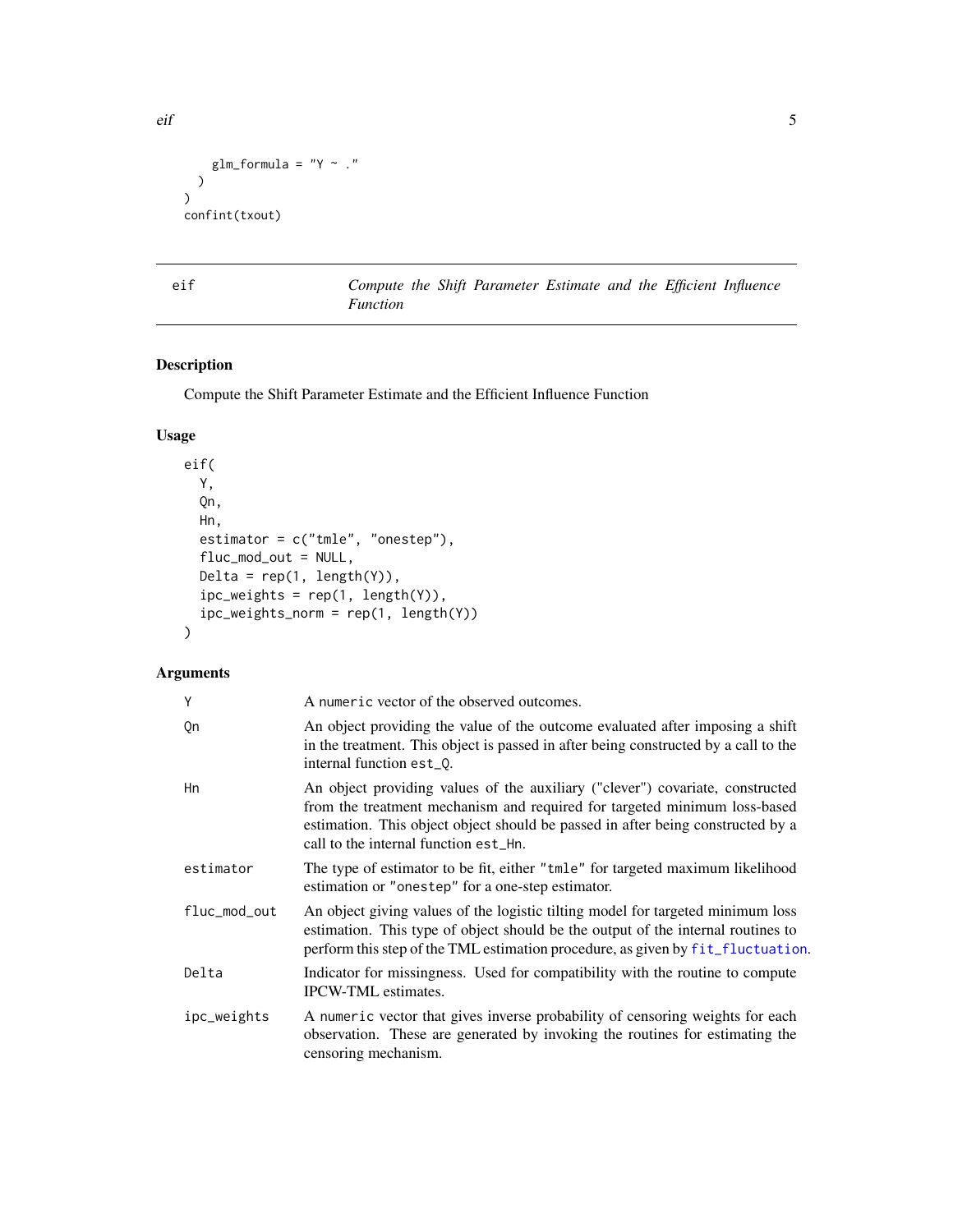#### <span id="page-5-0"></span>ipc\_weights\_norm

A numeric vector of the weights described in the previous argument. In this case, the weights are normalized.

# Details

Estimate the value of the causal parameter alongside statistical inference for the parameter estimate based on the efficient influence function of the target parameter, which takes the following form:

# Value

A list containing the parameter estimate, estimated variance based on the efficient influence function (EIF), the estimate of the EIF incorporating inverse probability of censoring weights, and the estimate of the EIF without the application of such weights.

<span id="page-5-1"></span>est\_g *Estimate the Generalized Propensity Score (Treatment Mechanism)*

#### Description

Estimate the Generalized Propensity Score (Treatment Mechanism)

### Usage

```
est_g(
 A,
 W,
  delta = 0,
  ipc_weights = rep(1, length(A)),fit_type = c("sl", "hal"),sl_learners_density = NULL,
 haldensify_args = list(n_bins = c(5, 10), grid_type = c("equal_range", "equal\_mass"),
    lambda\_seq = exp(seq(-1, -13, length = 300), use_fature = FALSE)
)
```

| A           | A numeric vector of observed treatment values.                                                                                                               |
|-------------|--------------------------------------------------------------------------------------------------------------------------------------------------------------|
| W           | A numeric matrix of observed baseline covariate values.                                                                                                      |
| delta       | A numeric value identifying a shift in the observed value of the treatment under<br>which observations are to be evaluated.                                  |
| ipc_weights | A numeric vector of observation-level weights, as produced by the internal pro-<br>cedure to estimate the censoring mechanism estimate-ipc_weights.          |
| fit_type    | A character specifying whether to use Super Learner (from sl3) or the Highly<br>Adaptive Lasso (from hal9001) to estimate the conditional treatment density. |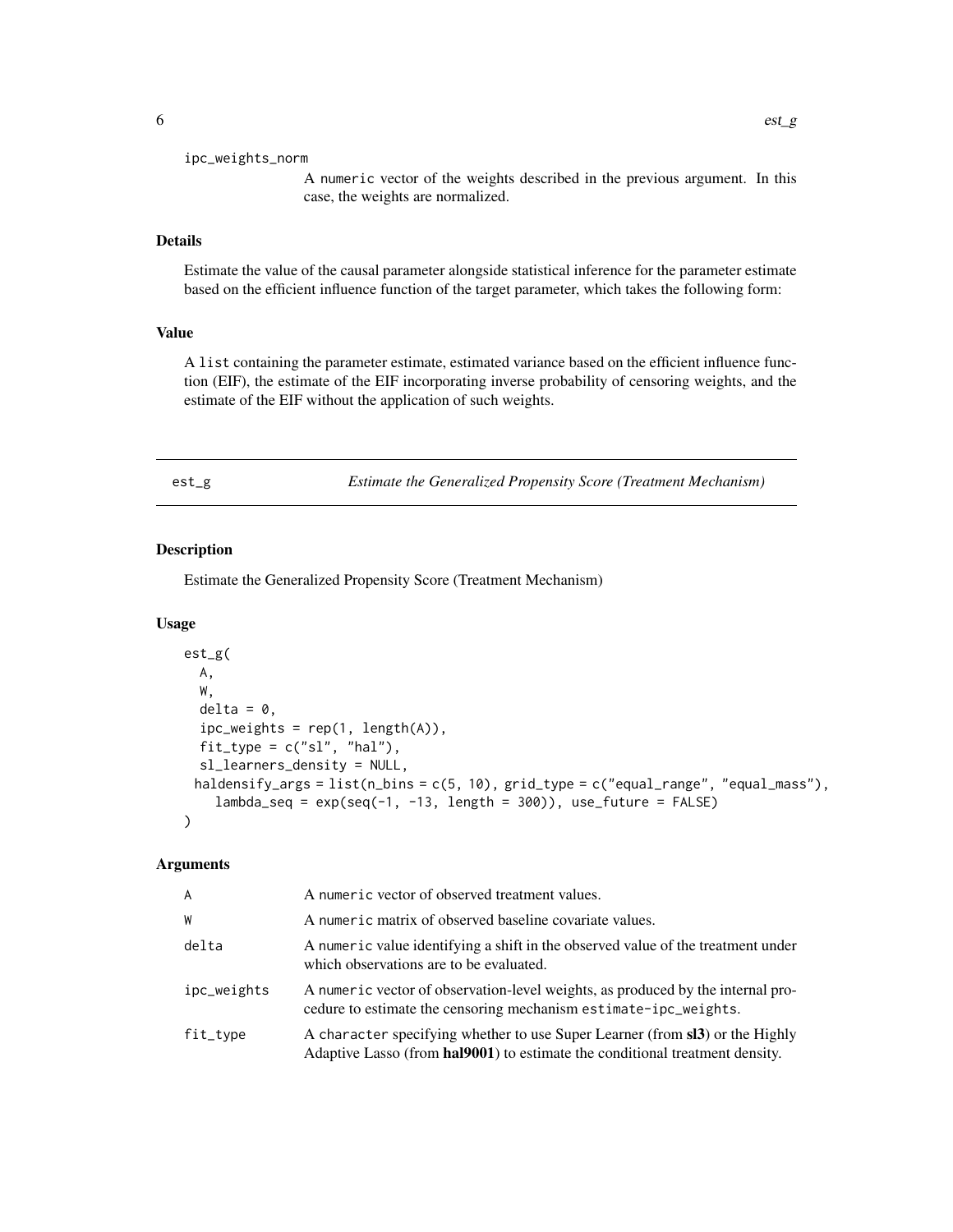#### <span id="page-6-0"></span>est\_Hn 7

Object containing a set of instantiated learners from sl3, to be used in fitting an ensemble model.

#### haldensify\_args

A list of argument to be directly passed to [haldensify](#page-0-0) when fit\_type is set to "hal". Note that this invokes the Highly Adaptive Lasso instead of Super Learner and is thus only feasible for relatively small data sets.

# Details

Compute the propensity score (treatment mechanism) for the observed data, including the shift. This gives the propensity score for the observed data (at the observed A) and the shift (at A - delta).

# Value

A data.table with four columns, containing estimates of the generalized propensity score at a downshift (g(A - delta | W)), no shift (g(A | W)), an upshift (g(A + delta) | W), and an upshift of magitudie two  $(g(A + 2 \text{ delta}) | W)$ .

<span id="page-6-1"></span>est\_Hn *Estimate Auxiliary Covariate from Efficient Influence Function*

# Description

Estimate Auxiliary Covariate from Efficient Influence Function

#### Usage

est\_Hn(gn)

#### Arguments

gn An estimate of the treatment probability (propensity score), using the output provided by internal function estimate-propensity\_score.

#### Details

Compute an estimate of the auxiliary covariate required to update initial estimates via logistic tilting models in targeted minimum loss estimation.

#### Value

A data.table with two columns, containing estimates of the auxiliary covariate at the natural value of the exposure  $H(A, W)$  and at the shifted value of the exposure  $H(A + delta, W)$ .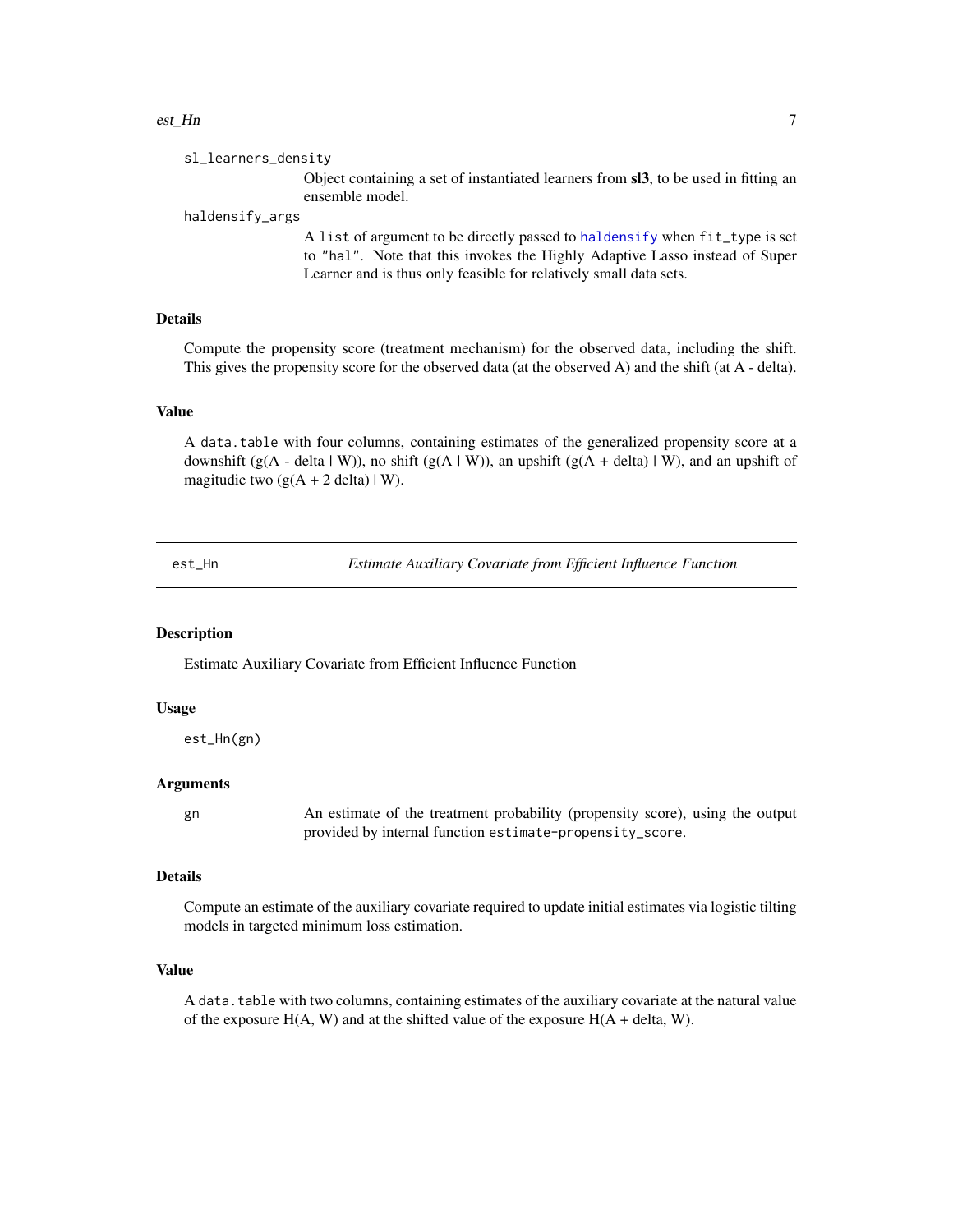<span id="page-7-2"></span><span id="page-7-0"></span>

# Description

Estimate Inverse Probability of Censoring Weights

#### Usage

```
est_ipcw(V, Delta, fit_type = c("sl", "glm"), sl_learners = NULL)
```
#### Arguments

| $\vee$      | A numeric vector, matrix, data. frame or similar object giving the observed<br>values of the covariates known to potentially inform the censoring mechanism.               |
|-------------|----------------------------------------------------------------------------------------------------------------------------------------------------------------------------|
| Delta       | A numeric vector giving observed values of the indicator function correspond-<br>ing to the censoring mechanism.                                                           |
| fit_type    | A character indicating whether to perform the fit using GLMs or a Super<br>Learner. If use of Super Learner is desired, then the argument sl_learners<br>must be provided. |
| sl_learners | An Lrnr_s1 object, a Super Learner instantiated externally using sl3.                                                                                                      |

# Details

Compute inverse probability of censoring weights for the two-phase sampling mechanism. These inverse weights are based on the probability of appearing in the second-phase sample based on variables measured on all participants.

#### Value

A list containing a numeric vector corresponding to the inverse probability of censoring weights required for computing an IPCW-TMLE and numeric vector of the estimated missingness mechanism. Formally, the former is nothing more than term class as computed using standard logistic regression.

<span id="page-7-1"></span>est\_Q *Estimate the Outcome Regression*

#### Description

Estimate the Outcome Regression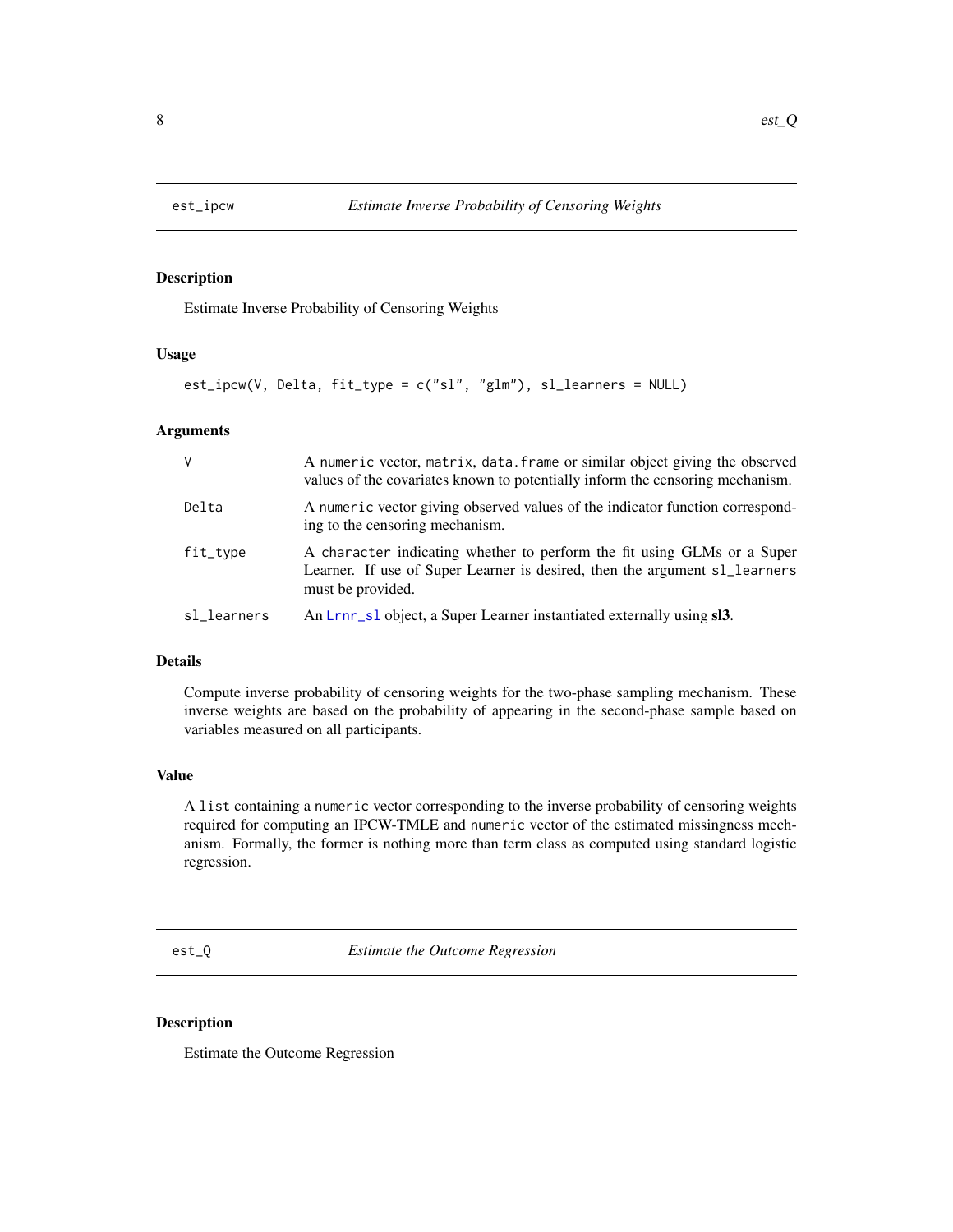# <span id="page-8-0"></span> $\text{est}\_\text{Q}$  9

# Usage

```
est_Q(
 Y,
 A,
 W,
  delta = 0,
  ipc_weights = rep(1, length(Y)),
  fit_type = c("sl", "glm"),
  glm_formula = "Y ~ .",
  sl_learners = NULL
)
```
# Arguments

| Υ           | A numeric vector of observed outcomes.                                                                                                                                                                                                                                                                                                                                                                                                                                                                            |
|-------------|-------------------------------------------------------------------------------------------------------------------------------------------------------------------------------------------------------------------------------------------------------------------------------------------------------------------------------------------------------------------------------------------------------------------------------------------------------------------------------------------------------------------|
| A           | A numeric vector of observed treatment values.                                                                                                                                                                                                                                                                                                                                                                                                                                                                    |
| W           | A numeric matrix of observed baseline covariate values.                                                                                                                                                                                                                                                                                                                                                                                                                                                           |
| delta       | A numeric indicating the magnitude of the shift to be computed for the treat-<br>ment A. This is passed to the internal shift_additive and is currently limited<br>to additive shifts.                                                                                                                                                                                                                                                                                                                            |
| ipc_weights | A numeric vector of observation-level weights, as produced by the internal pro-<br>cedure to estimate the censoring mechanism.                                                                                                                                                                                                                                                                                                                                                                                    |
| fit_type    | A character indicating whether to use GLMs or Super Learner to fit the out-<br>come regression. If the option "glm" is selected, the argument glm_formula<br>must NOT be NULL, instead containing a model formula (as per glm) as a character.<br>If the option "sl" is selected, the argument s1_learners must NOT be NULL; in-<br>stead, an instantiated Lrnr_sl object, specifying learners and a metalearner for<br>the Super Learner fit, must be provided. Consult the documentation of sl3 for<br>details. |
| glm_formula | A character corresponding to a formula to be used in fitting a generalized<br>linear model via glm.                                                                                                                                                                                                                                                                                                                                                                                                               |
| sl_learners | Object containing a set of instantiated learners from the sl3, to be used in fitting<br>an ensemble model.                                                                                                                                                                                                                                                                                                                                                                                                        |

# Details

Compute the outcome regression for the observed data, including with the shift imposed by the intervention. This returns the propensity score for the observed data (at  $A_i$ ) and the shift (at  $A_i$  delta).

### Value

A data.table with two columns, containing estimates of the outcome mechanism at the natural value of the exposure  $Q(A, W)$  and an upshift of the exposure  $Q(A + delta, W)$ .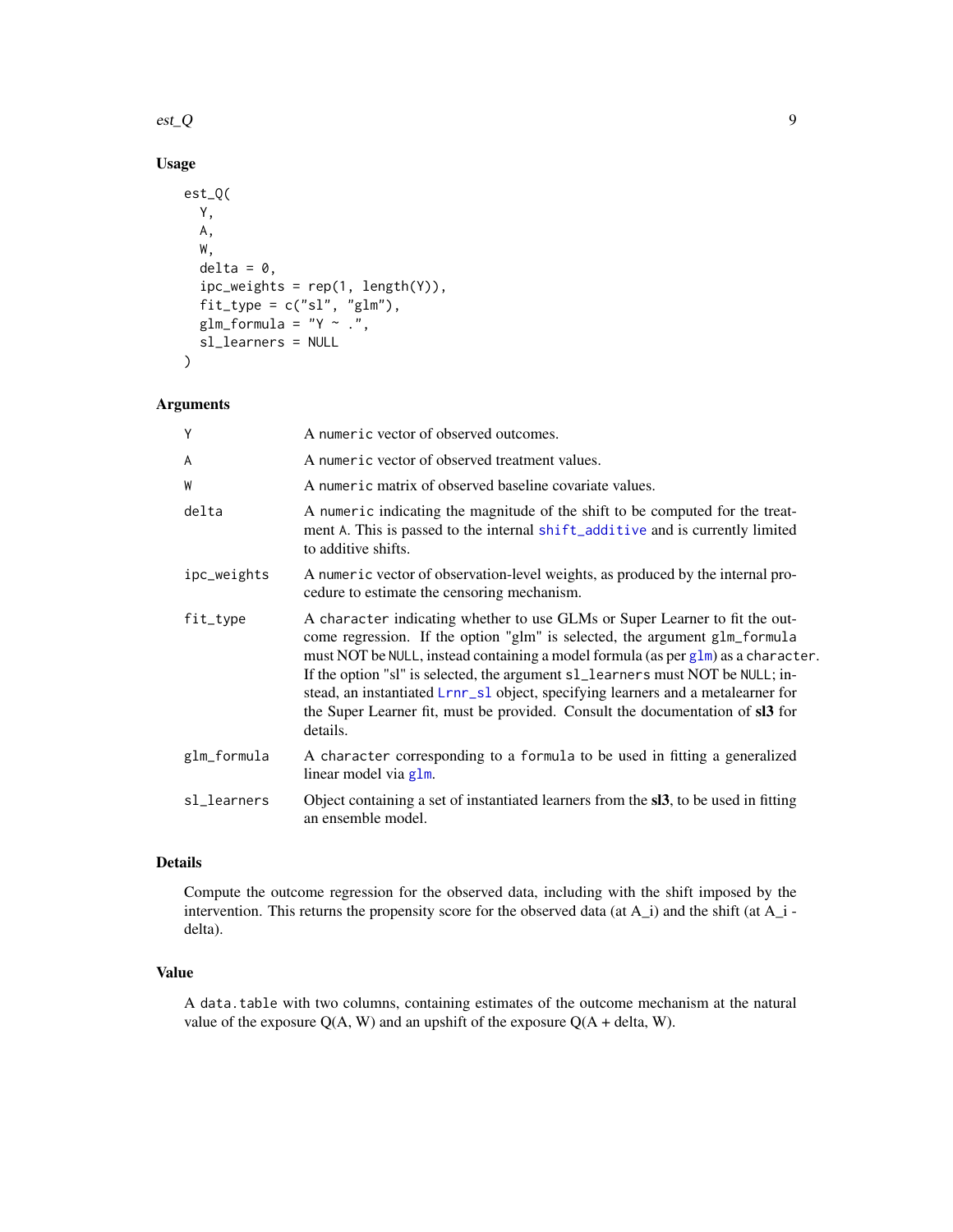<span id="page-9-1"></span><span id="page-9-0"></span>

# Description

Fit One-Dimensional Fluctuation Model for Updating Initial Estimates

# Usage

```
fit_fluctuation(
  Y,
  Qn_scaled,
 Hn,
  ipc_weights = rep(1, length(Y)),method = c("standard", "weighted"),
  flucmod\_tol = 100)
```
# Arguments

| Y           | A numeric vector corresponding to an outcome variable.                                                                                                                                                                                                       |
|-------------|--------------------------------------------------------------------------------------------------------------------------------------------------------------------------------------------------------------------------------------------------------------|
| Qn_scaled   | An object providing the value of the outcome evaluate after inducing a shift in<br>the exposure. This object should be passed in after being constructed by a call<br>to $est_0$ .                                                                           |
| Hn          | An object providing values of the auxiliary ("clever") covariate, constructed<br>from the treatment mechanism and required for targeted minimum loss estima-<br>tion. This object object should be passed in after being constructed by a call to<br>est_Hn. |
| ipc_weights | A numeric vector that gives inverse probability of censoring weights for each<br>observation. These are generated by invoking the routines for estimating the<br>censoring mechanism.                                                                        |
| method      | A character giving the type of regression to be used in traversing the fluctua-<br>tion sub-model. The available choices are "weighted" and "standard". Consult<br>the literature for details on the differences.                                            |
| flucmod_tol | A numeric indicating the largest value to be tolerated in the fluctuation model<br>for the targeted minimum loss estimator.                                                                                                                                  |

# Details

Procedure for fitting a one-dimensional fluctuation model to update the initial estimates of the outcome regression based on the auxiliary covariate. These updated estimates are subsequently used to construct the TML estimator of the counterfactual mean under a modified treatment policy.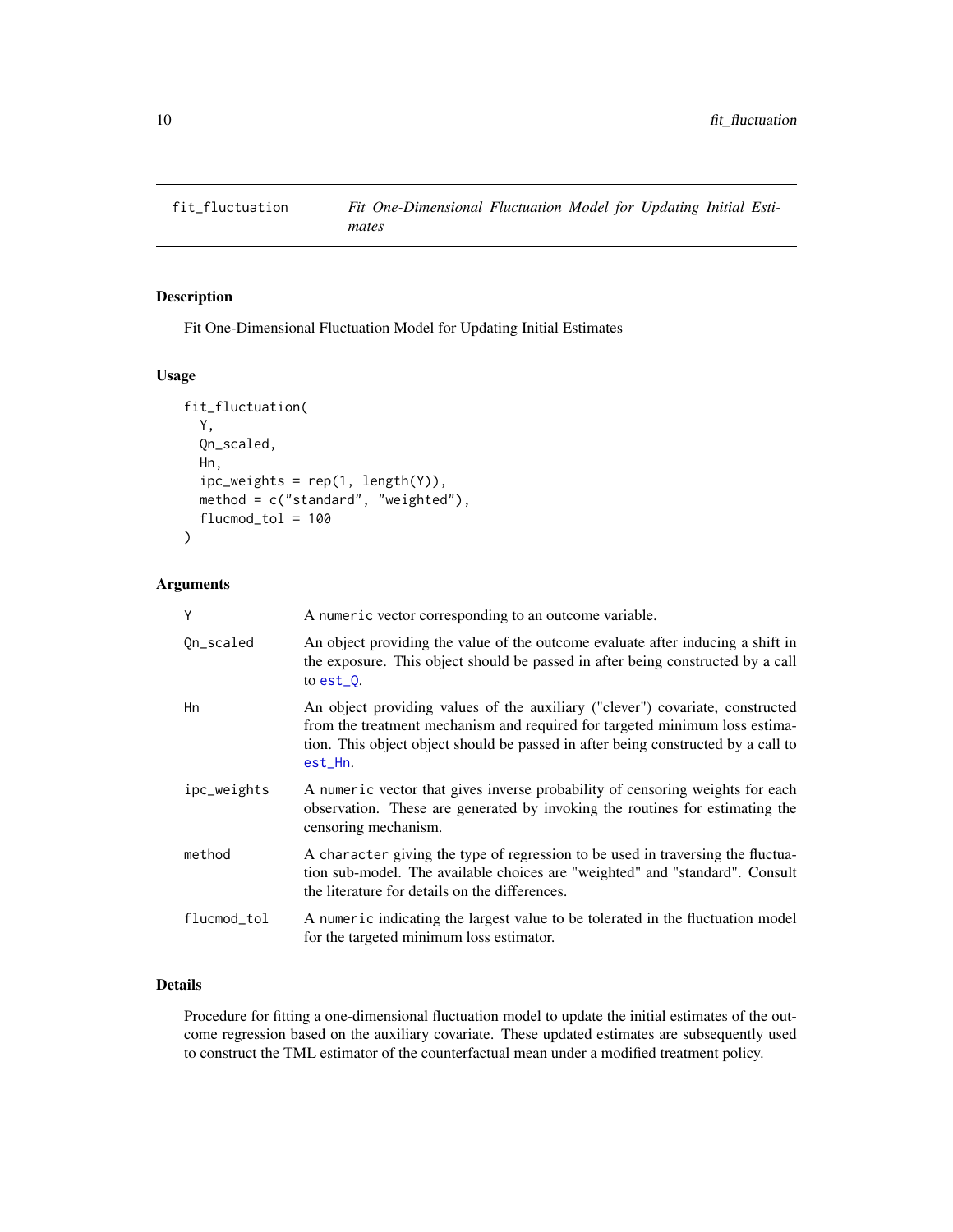# <span id="page-10-0"></span>Value

A list containing the fluctuation model (a glm object) produced by logistic regression, a character vector indicating the type of fluctuation (whether the auxiliary covariates was used as a weight or included directly in the model formula), the updated estimates of the outcome regression under the shifted value of the exposure, and the updated estimates of the outcome regression under the natural value of exposure.

ipcw\_eif\_update *Iterative IPCW Update Procedure of Efficient Influence Function*

## Description

Iterative IPCW Update Procedure of Efficient Influence Function

# Usage

```
ipcw_eif_update(
 data_in,
 C,
  V,
  ipc_mech,
  ipc_weights,
  ipc_weights_norm,
 Qn_estim,
 Hn_estim,
  estimator = c("tmle", "onestep"),
  fluctuation = NULL,
  flucmod\_tol = 100,
  eif_reg_type = c("hal", "glm"))
```

| data_in     | A data, table containing variables and observations of full data. That is, this<br>corresponds to the data after application of a censoring process.                                                                                                                                                                               |
|-------------|------------------------------------------------------------------------------------------------------------------------------------------------------------------------------------------------------------------------------------------------------------------------------------------------------------------------------------|
| C           | A numeric binary vector giving the censoring status of a given observation.                                                                                                                                                                                                                                                        |
| $\vee$      | A data, table giving the values across all observations of all variables that play<br>a role in the censoring mechanism.                                                                                                                                                                                                           |
| ipc_mech    | A numeric vector containing values that describe the censoring mechanism for<br>all of the observations. Note that such values are estimated by regressing the<br>censoring covariates V on the observed censoring C and thus correspond to pre-<br>dicted probabilities of being censored for each observation.                   |
| ipc_weights | A numeric vector of inverse probability of censoring weights. These are equiv-<br>alent to $C / ipc$ mech in any initial run of this function. Updated values of this<br>vector are provided as part of the output of this function, which may be used in<br>subsequent calls that allow convergence to a more efficient estimate. |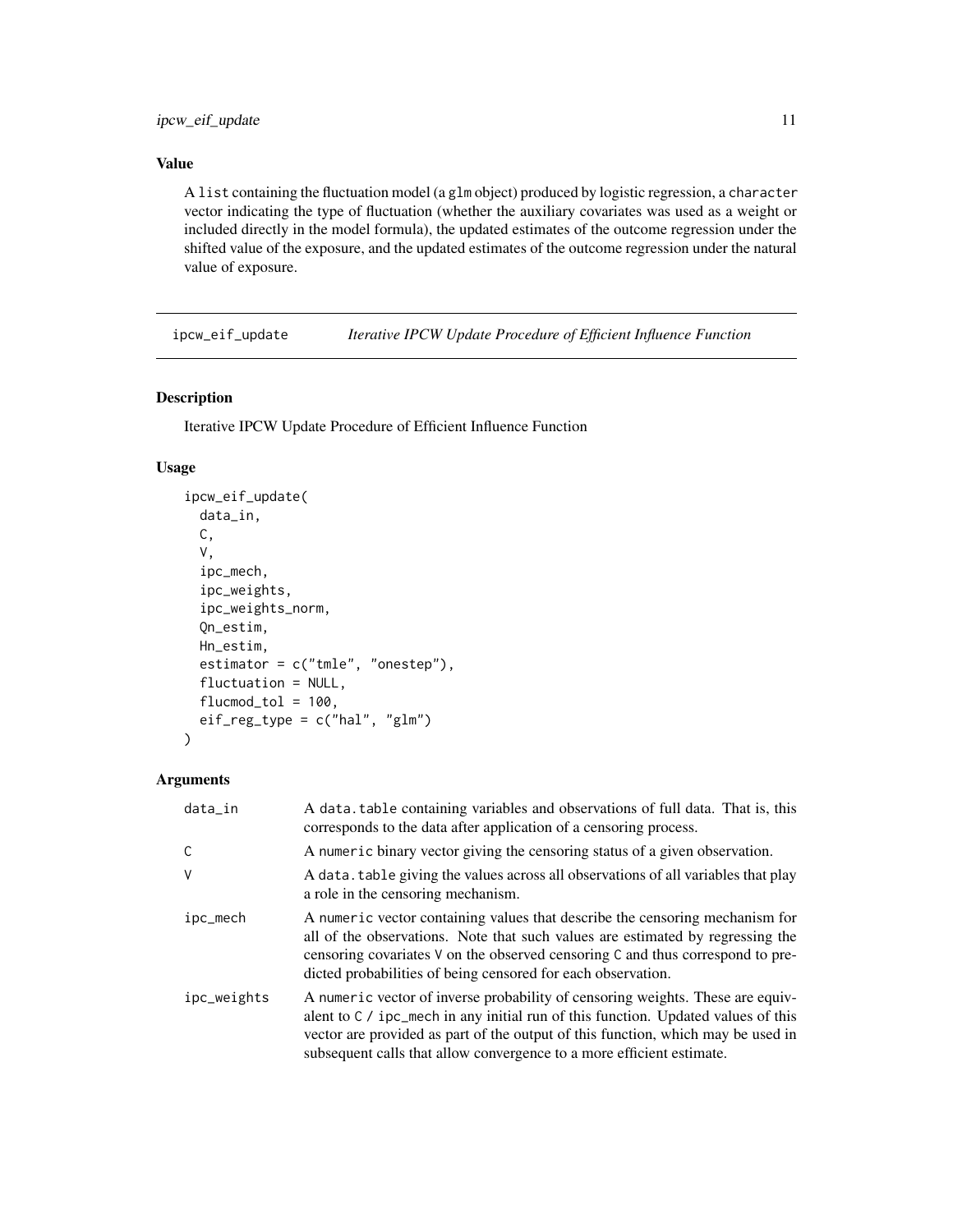<span id="page-11-0"></span>

| ipc_weights_norm |                                                                                                                                                                                                                                                                                                                                                                                                                                                                                                                       |
|------------------|-----------------------------------------------------------------------------------------------------------------------------------------------------------------------------------------------------------------------------------------------------------------------------------------------------------------------------------------------------------------------------------------------------------------------------------------------------------------------------------------------------------------------|
|                  | A numeric vector of the weights described in the previous argument. In this<br>case, the weights are normalized.                                                                                                                                                                                                                                                                                                                                                                                                      |
| Qn_estim         | A data table corresponding to the outcome regression. This is produced by<br>invoking the internal function est_Q.                                                                                                                                                                                                                                                                                                                                                                                                    |
| Hn_estim         | A data. table corresponding to values produced in the computation of the aux-<br>iliary ("clever") covariate. This is produced easily by invoking the internal func-<br>tion est_Hn.                                                                                                                                                                                                                                                                                                                                  |
| estimator        | The type of estimator to be fit, either "tmle" for targeted maximum likelihood<br>estimation or "onestep" for a one-step estimator.                                                                                                                                                                                                                                                                                                                                                                                   |
| fluctuation      | A character giving the type of regression to be used in traversing the fluctua-<br>tion submodel. The choices are "weighted" and "standard".                                                                                                                                                                                                                                                                                                                                                                          |
| flucmod_tol      | A numeric indicating the largest value to be tolerated in the fluctuation model<br>for the targeted minimum loss estimator.                                                                                                                                                                                                                                                                                                                                                                                           |
| eif_reg_type     | Whether a flexible nonparametric function ought to be used in the dimension-<br>reduced nuisance regression of the targeting step for the censored data case.<br>By default, the method used is a nonparametric regression based on the Highly<br>Adaptive Lasso (from hal9001). Set this to "g1m" to instead use a simple linear<br>regression model. In this step, the efficient influence function (EIF) is regressed<br>against covariates contributing to the censoring mechanism (i.e., $EIF \sim V/C =$<br>1). |

# Details

An adaptation of the IPCW-TMLE for iteratively constructing an efficient inverse probability of censoring weighted TML or one-step estimator. The efficient influence function of the parameter and updating the IPC weights in an iterative process, until a convergence criteria is satisfied.

# Value

A list containing the estimated outcome mechanism, the fitted fluctuation model for TML updates, the updated inverse probability of censoring weights (IPCW), normalized versions of the same weights, the updated estimate of the efficient influence function, and the estimated IPCW component of the EIF.

<span id="page-11-1"></span>

| msm_vimshift | Working marginal structural model for causal effects of an interven- |
|--------------|----------------------------------------------------------------------|
|              | tion grid                                                            |

# Description

Working marginal structural model for causal effects of an intervention grid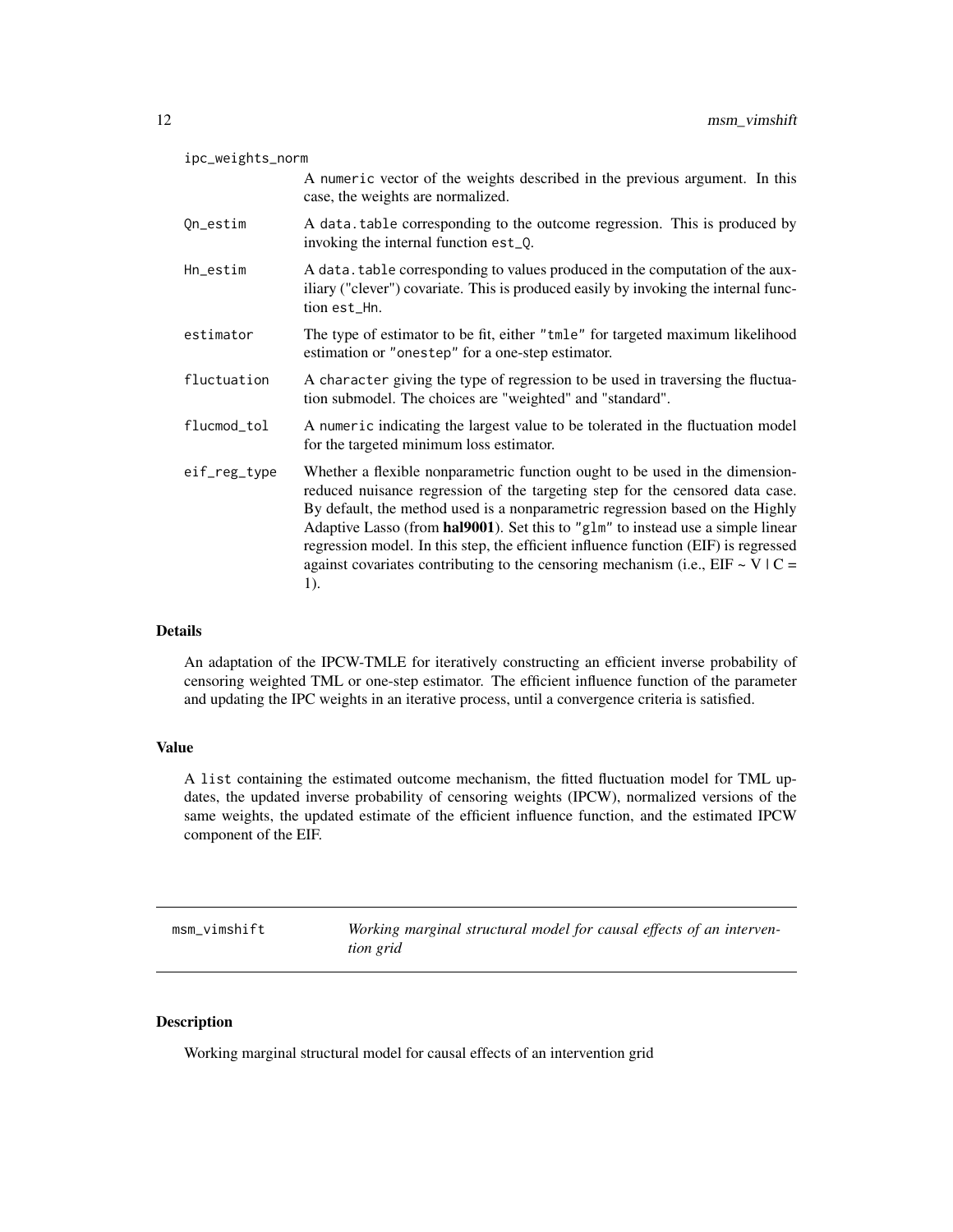# msm\_vimshift 13

# Usage

```
msm_vimshift(
 Y,
 A,
 W,
 C = rep(1, length(Y)),V = NULL,delta_grid = seq(-0.5, 0.5, 0.5),
 msm_form = list(type = "linear", knot = NA),
 estimator = c("tmle", "onestep"),
 weighting = c("identity", "variance"),
 ci\_level = 0.95,ci_type = c("marginal", "simultaneous"),
  ...
\mathcal{L}
```

| Ý          | A numeric vector of the observed outcomes.                                                                                                                                                                                                                                                                                                                                                                                                       |
|------------|--------------------------------------------------------------------------------------------------------------------------------------------------------------------------------------------------------------------------------------------------------------------------------------------------------------------------------------------------------------------------------------------------------------------------------------------------|
| A          | A numeric vector corresponding to a treatment variable. The parameter of in-<br>terest is defined as a location shift of this quantity.                                                                                                                                                                                                                                                                                                          |
| W          | A matrix, data. frame, or similar corresponding to a set of baseline covariates.                                                                                                                                                                                                                                                                                                                                                                 |
| C          | A numeric indicator for whether a given observation was subject to censoring in<br>the two-phase sample. This is used to compute an IPCW-TMLE in such cases.<br>The default assumes no censoring.                                                                                                                                                                                                                                                |
| V          | The covariates that are used in determining the sampling procedure that gives<br>rise to censoring. The default is NULL and corresponds to scenarios in which<br>there is no censoring (in which case all values in the preceding argument C must<br>be uniquely 1. To specify this, pass in a NAMED list identifying variables<br>amongst W, A, Y that are thought to have played a role in defining the sam-<br>pling/censoring mechanism (C). |
| delta_grid | A numeric vector giving the individual values of the shift parameter used in<br>computing each of the estimates.                                                                                                                                                                                                                                                                                                                                 |
| msm_form   | A list specifying the type of working MSM to fit to summarize the counter-<br>factual means. The list has two components: (1) "type", which may be either<br>"linear" or "piecewise", and (2) "knot", which, if specified, must be a value in<br>delta_grid. See examples for its use.                                                                                                                                                           |
| estimator  | The type of estimator to be fit, either "tmle" for targeted maximum likelihood<br>estimation or "onestep" for a one-step augmented inverse probability weighted<br>(AIPW) estimator.                                                                                                                                                                                                                                                             |
| weighting  | Whether to weight each parameter estimate by the inverse of its variance (in<br>order to improve stability of the resultant MSM fit) or to simply weight all pa-<br>rameter estimates equally. The default is the option "identity", weighting all<br>estimates identically.                                                                                                                                                                     |
| ci_level   | A numeric indicating the desired coverage level of the confidence interval to be<br>computed.                                                                                                                                                                                                                                                                                                                                                    |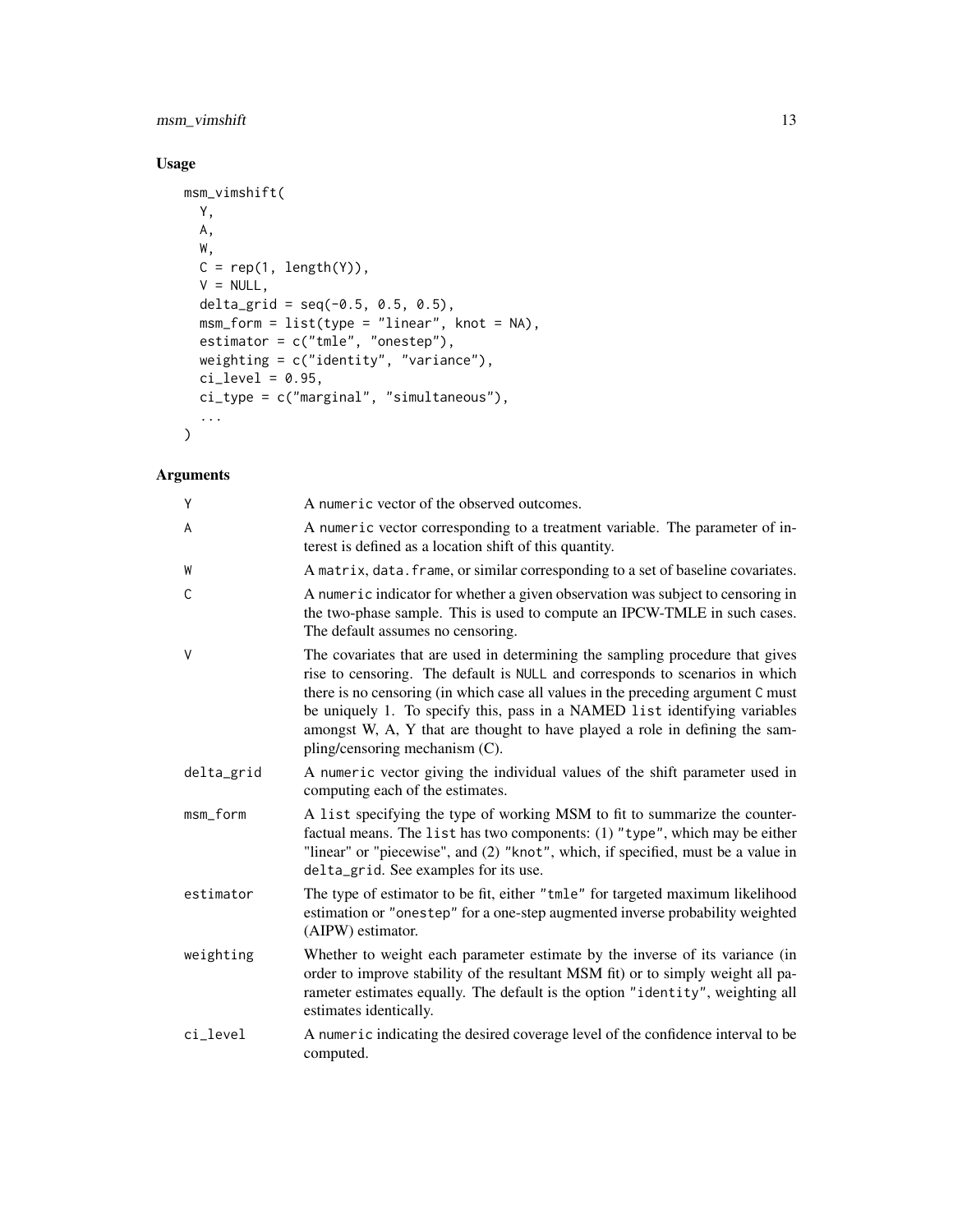<span id="page-13-0"></span>

| ci_tvpe | Whether to construct a simultaneous confidence band covering all parameter       |
|---------|----------------------------------------------------------------------------------|
|         | estimates at once or marginal confidence intervals covering each parameter es-   |
|         | timate separately. The default is to construct marginal confidence intervals for |
|         | each parameter estimate rather than a simultaneous confidence band.              |
| .       | Additional arguments to be passed to txshift.                                    |
|         |                                                                                  |

# Details

Computes estimates of the counterfactual mean over a grid of shift stochastic interventions and fits a working marginal structural model to summarize the trend through the counterfactual means as a function of the specified shift intervention. The working marginal structural model may be linear in the shift parameter or piecewise linear with a single knot point. Provides support for two weighting schemes, may be used with either of the one-step or TML estimators, and also allows the construction of marginal or simultaneous confidence intervals.

#### Value

A list containing estimates of the individual counterfactual means over a grid in the shift parameters (delta\_grid), alongside the estimate of a marginal structural model that summarizes a trend through these counterfactual means.

```
if (require("sl3")) {
 n_obs <- 100
 W \leftarrow as.numeric(replicate(1, rbinom(n_obs, 1, 0.5)))
 A \leq as.numeric(rnorm(n_obs, mean = 2 \star W, sd = 1))
 Y \le - rbinom(n_obs, 1, plogis(2 * A - W))
 msm <- msm_vimshift(
   W = W, A = A, Y = Y, estimator = "tmle",
    g_fit_args = list(
      fit_type = "sl",sl_learners_density = Lrnr_density_hse$new(Lrnr_glm$new())
   ),
    0_fit_args = list(
      fit_type = "glm",
      glm_fformula = "Y ~ ."
    ),
    delta_grid = seq(-1, 1, 0.25))
 # fit a linear spline with knot at 0
 n_obs <- 100
 W <- as.numeric(replicate(1, rbinom(n_obs, 1, 0.5)))
 A \leq as.numeric(rnorm(n_obs, mean = 2 \star W, sd = 1))
 Y <- rbinom(n_obs, 1, plogis(0.1 * A * (A >= 0) - 3 * A * (A < 0) - W))
 msm <- msm_vimshift(
    W = W, A = A, Y = Y, estimator = "tmle",
   g_fit_args = list(
      fit_type = "sl",sl_learners_density = Lrnr_density_hse$new(Lrnr_glm$new())
```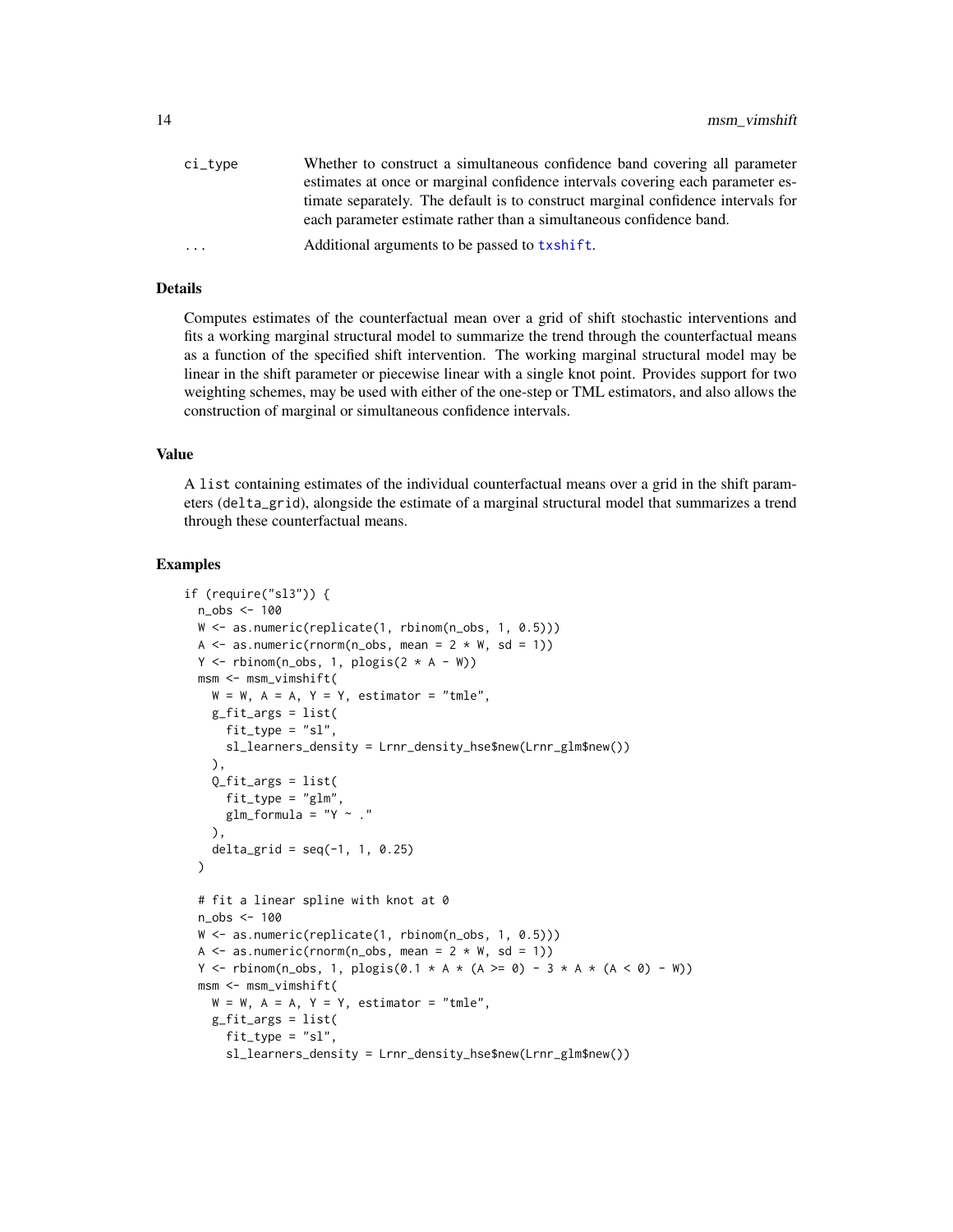# <span id="page-14-0"></span>onestep\_txshift 15

```
),
   Q_fit_args = list(
      fit_type = "glm",glm_fformula = "Y ~ ."
   ),
   delta_grid = seq(-1, 1, 0.25),
   msm_form = list(type = "piecewise", knot = 0))
}
```
onestep\_txshift *Compute One-Step Estimate of Counterfactual Mean Under Stochastic Shift Intervention*

# Description

Compute One-Step Estimate of Counterfactual Mean Under Stochastic Shift Intervention

# Usage

```
onestep_txshift(
  data_internal,
 C = rep(1, nrow(data_internal)),V = NULL,delta,
  ipcw_estim,
  Qn_estim,
 Hn_estim,
  eif_reg_type = c("hal", "glm"),
  ipcw_fit_args,
  ipcw_efficiency = TRUE
)
```

| data_internal | A data table constructed internally by a call to txshift. This contains the<br>data elements needed for computing the one-step estimator.                                                                                                                                                                                                                                                                                                        |
|---------------|--------------------------------------------------------------------------------------------------------------------------------------------------------------------------------------------------------------------------------------------------------------------------------------------------------------------------------------------------------------------------------------------------------------------------------------------------|
|               | A numeric indicator for whether a given observation censored in the two-phase<br>sampling procedure, used to compute an IPC-weighted one-step estimator in<br>cases where two-stage sampling is performed. Default assumes no censoring.                                                                                                                                                                                                         |
| V             | The covariates that are used in determining the sampling procedure that gives<br>rise to censoring. The default is NULL and corresponds to scenarios in which<br>there is no censoring (in which case all values in the preceding argument C must<br>be uniquely 1. To specify this, pass in a NAMED list identifying variables<br>amongst W, A, Y that are thought to have played a role in defining the sam-<br>pling/censoring mechanism (C). |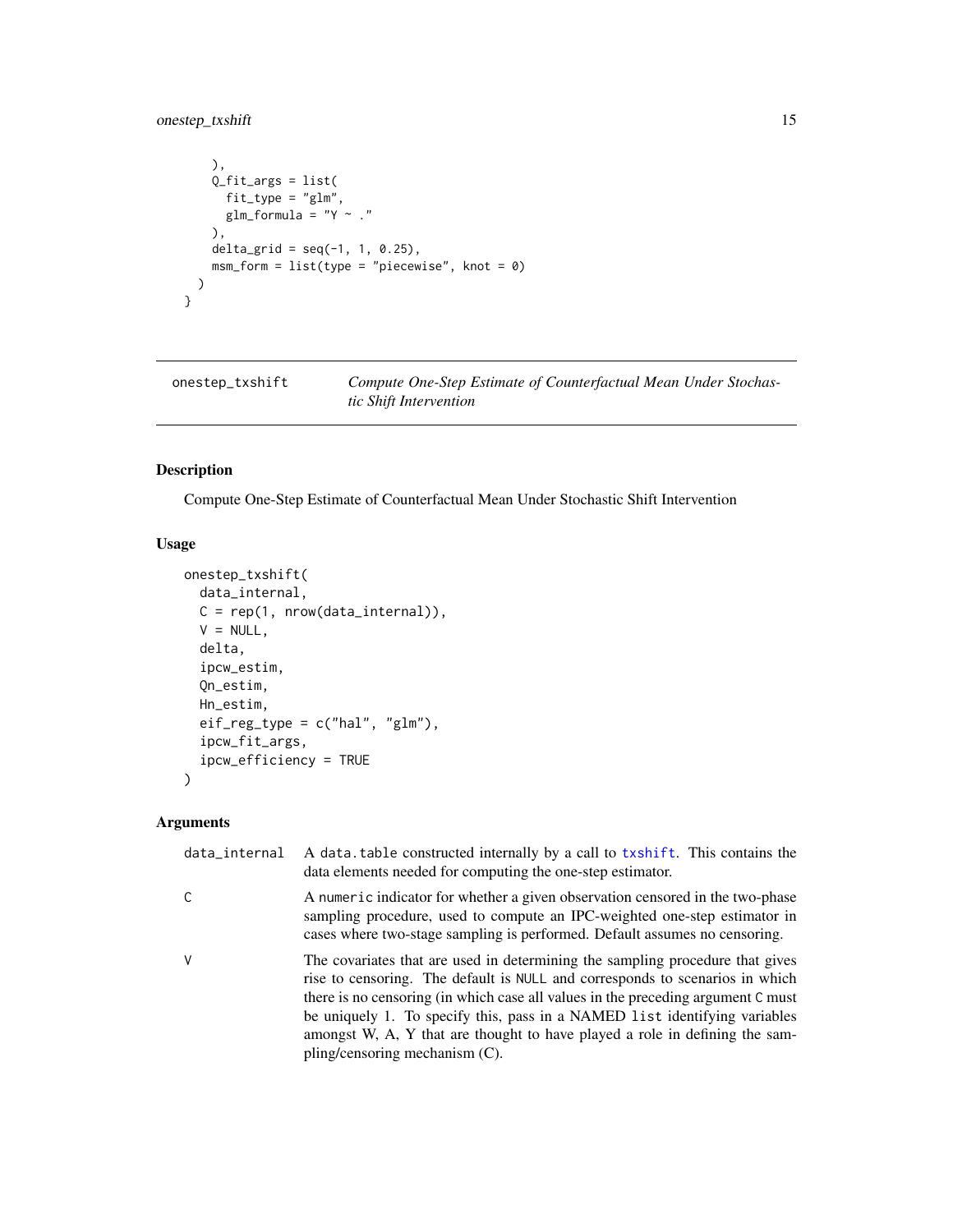<span id="page-15-0"></span>

| delta           | A numeric value indicating the shift in the treatment to be used in defining the<br>target parameter. This is defined with respect to the scale of the treatment (A).                                                                                                                                                                                                                                                                                                                                              |
|-----------------|--------------------------------------------------------------------------------------------------------------------------------------------------------------------------------------------------------------------------------------------------------------------------------------------------------------------------------------------------------------------------------------------------------------------------------------------------------------------------------------------------------------------|
| ipcw_estim      | An object providing the value of the censoring mechanism evaluated across the<br>full data. This object is passed in after being constructed by a call to the internal<br>function est_ipcw.                                                                                                                                                                                                                                                                                                                       |
| Qn_estim        | An object providing the value of the outcome evaluated after imposing a shift<br>in the treatment. This object is passed in after being constructed by a call to the<br>internal function est_0.                                                                                                                                                                                                                                                                                                                   |
| Hn_estim        | An object providing values of the auxiliary ("clever") covariate, constructed<br>from the treatment mechanism and required for targeted minimum loss estima-<br>tion. This object object should be passed in after being constructed by a call to<br>the internal function est_Hn.                                                                                                                                                                                                                                 |
| eif_reg_type    | Whether a flexible nonparametric function ought to be used in the dimension-<br>reduced nuisance regression of the targeting step for the censored data case.<br>By default, the method used is a nonparametric regression based on the Highly<br>Adaptive Lasso (from hal9001). Set this to "glm" to instead use a simple linear<br>regression model. In this step, the efficient influence function (EIF) is regressed<br>against covariates contributing to the censoring mechanism (i.e., EIF ~ V   C =<br>1). |
| ipcw_fit_args   | A list of arguments, all but one of which are passed to est_ipcw. For details,<br>consult the documentation for est_ipcw. The first element (i.e., fit_type) is<br>used to determine how this regression is fit: "glm" for generalized linear model,<br>"sl" for a Super Learner, and "external" for a user-specified input of the form<br>produced by est_ipcw.                                                                                                                                                   |
| ipcw_efficiency |                                                                                                                                                                                                                                                                                                                                                                                                                                                                                                                    |
|                 | Whether to invoke an augmentation of the IPCW-TMLE procedure that per-<br>forms an iterative process to ensure efficiency of the resulting estimate. The<br>default is TRUE; set to FALSE to use an IPC-weighted loss rather than the IPC-                                                                                                                                                                                                                                                                         |

#### Details

Invokes the procedure to construct a one-step estimate of the counterfactual mean under a modified treatment policy.

# Value

S3 object of class txshift containing the results of the procedure to compute a one-step estimate of the treatment shift parameter.

plot.txshift\_msm *Plot working MSM for causal effects of an intervention grid*

augmented influence function.

# Description

Plot working MSM for causal effects of an intervention grid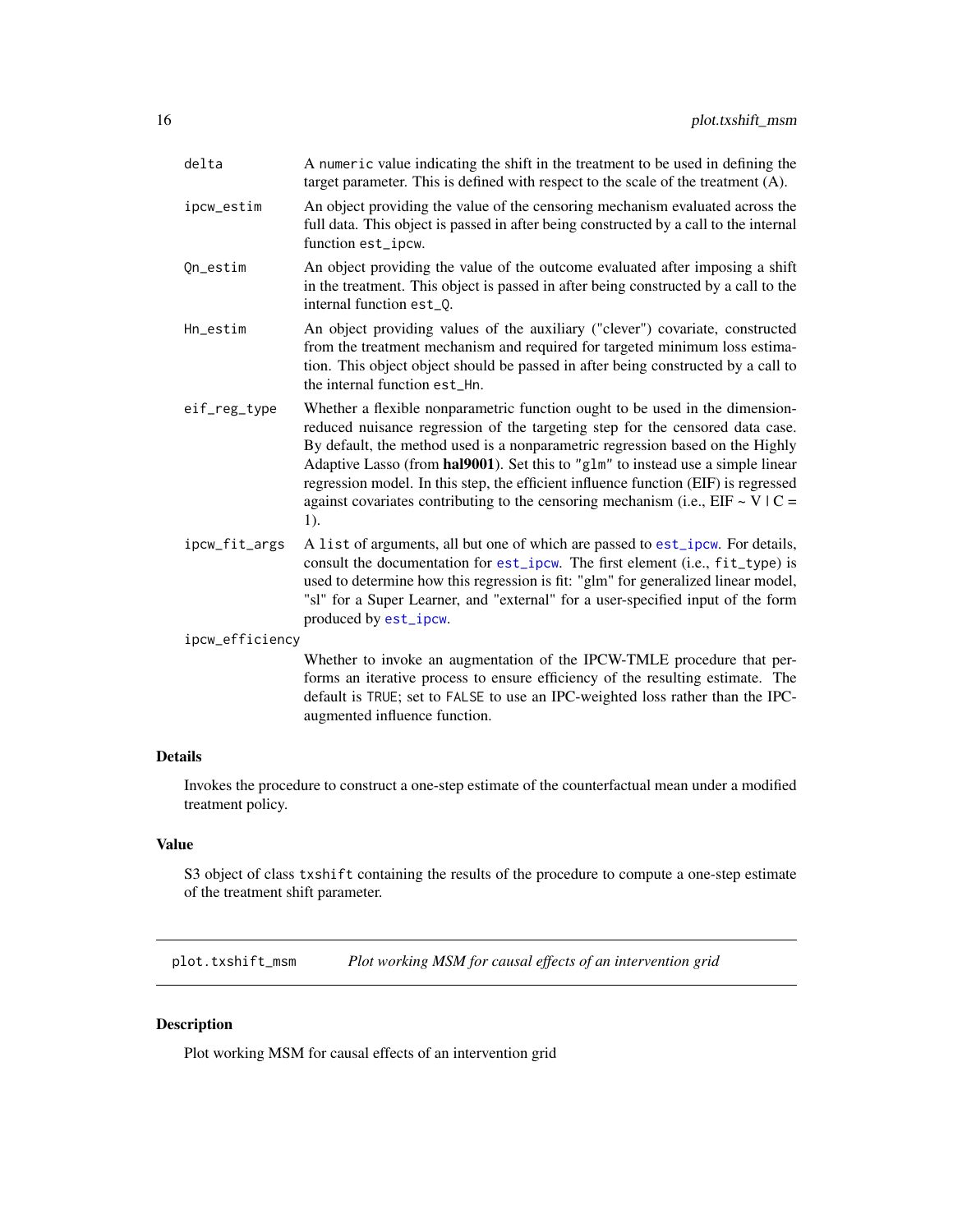# <span id="page-16-0"></span>plot.txshift\_msm 17

#### Usage

```
## S3 method for class 'txshift_msm'
plot(x, \ldots)
```
# Arguments

|         | Object of class txshift_msm as produced by a call to msm_vimshift. |
|---------|--------------------------------------------------------------------|
| $\cdot$ | Additional arguments passed to plot as necessary.                  |

# Details

Creates a visualization of the intervention-specific counterfactual means as well as the working marginal structural model summarizing the trend across posited values of the intervention.

```
if (require("sl3")) {
 set.seed(3287)
 n_obs <- 1000
 W <- as.numeric(replicate(1, rbinom(n_obs, 1, 0.5)))
 A \leq as.numeric(rnorm(n_obs, mean = 2 * W, sd = 1))
 Y \leftarrow \text{rbinom}(n\_obs, 1, \text{plogis}(2 * A - W))msm <- msm_vimshift(
   W = W, A = A, Y = Y, estimator = "tmle",
   g_fit_args = list(
      fit_type = "sl",sl_learners_density = Lrnr_density_hse$new(Lrnr_glm$new())
   ),
    Q_fit_args = list(
     fit_type = "glm",
      glm_formula = "Y \sim ."
    ),
    delta_grid = seq(-1, 1, 0.25))
 plot(msm)
 # fit a linear spline with knot at 0
 set.seed(8293)
 n_obs <- 1000
 W <- as.numeric(replicate(1, rbinom(n_obs, 1, 0.5)))
 A \leq as.numeric(rnorm(n_obs, mean = 2 \angle W, sd = 1))
 Y <- rbinom(n_obs, 1, plogis(0.1 * A * (A >= 0) - 3 * A * (A < 0) - W))
 msm <- msm_vimshift(
   W = W, A = A, Y = Y, estimator = "tmle",
   g_fit_args = list(
      fit_type = "sl",sl_learners_density = Lrnr_density_hse$new(Lrnr_glm$new())
   ),
    Q_fit_args = list(
      fit_type = "glm",glm_formula = "Y ~ ."
```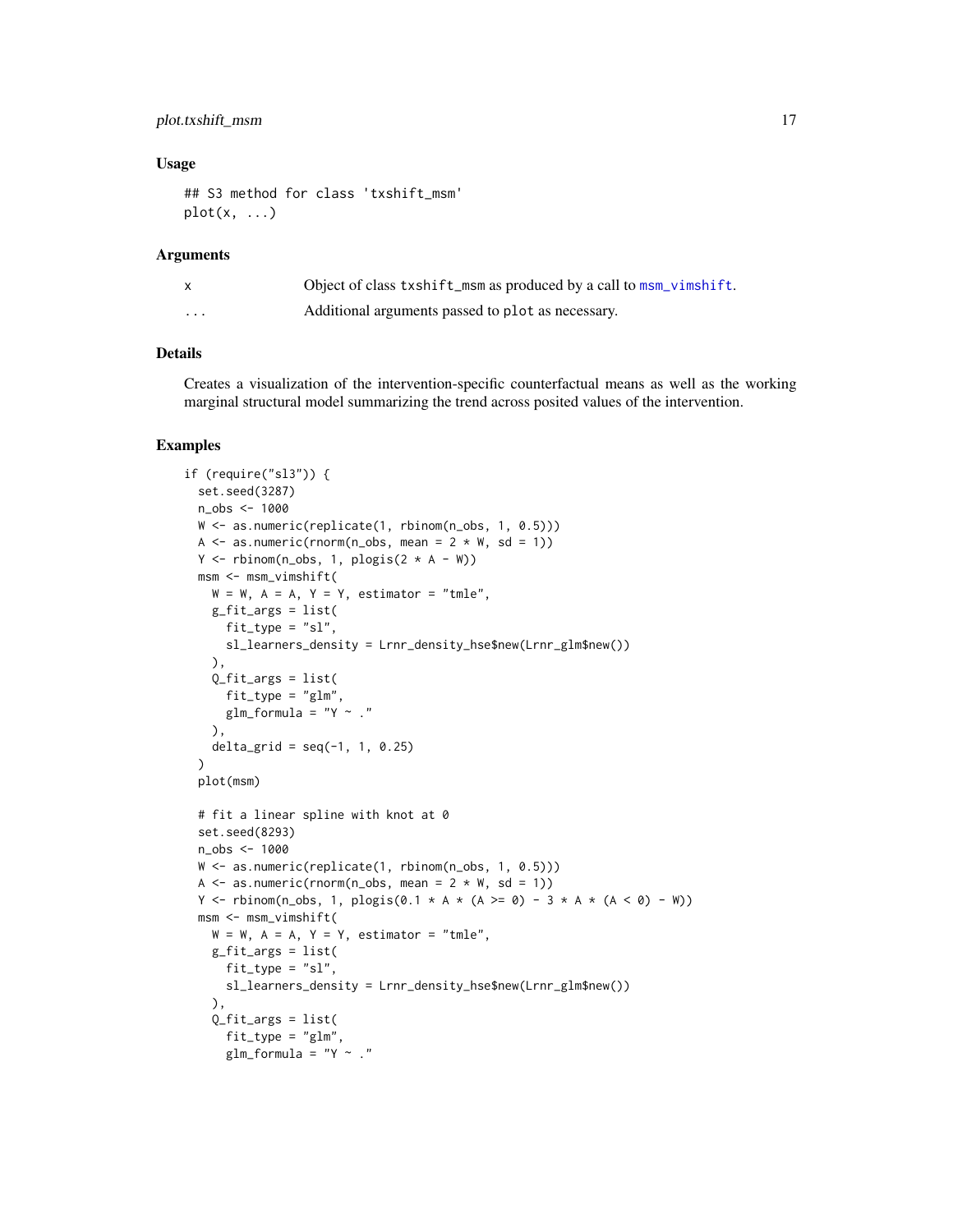```
),
   delta_grid = seq(-1, 1, 0.25),
   msm_form = list(type = "piecewise", knot = 0))
 plot(msm)
}
```
print.txshift *Print Method for Counterfactual Means*

#### Description

Print Method for Counterfactual Means

#### Usage

## S3 method for class 'txshift'  $print(x, \ldots)$ 

#### Arguments

| X        | An object of class txshift.         |
|----------|-------------------------------------|
| $\cdots$ | Other options (not currently used). |

#### Details

The print method for objects of class txshift.

#### Value

None. Called for the side effect of printing particular slots of objects of class txshift.

```
set.seed(429153)
n_obs <- 100
W <- replicate(2, rbinom(n_obs, 1, 0.5))
A \leq rnorm(n_obs, mean = 2 \angle W, sd = 1)
Y \le rbinom(n_obs, 1, plogis(A + W + rnorm(n_obs, mean = 0, sd = 1)))
txout <- txshift(
  W = W, A = A, Y = Y, delta = 0.5,
  estimator = "tmle",
  g_fit_args = list(
   fit_type = "hal", n_bins = 5,grid_type = "equal_mass",
   lambda\_seq = exp(-1:-9)),
  Q_fit_args = list(
   fit_type = "glm",
```
<span id="page-17-0"></span>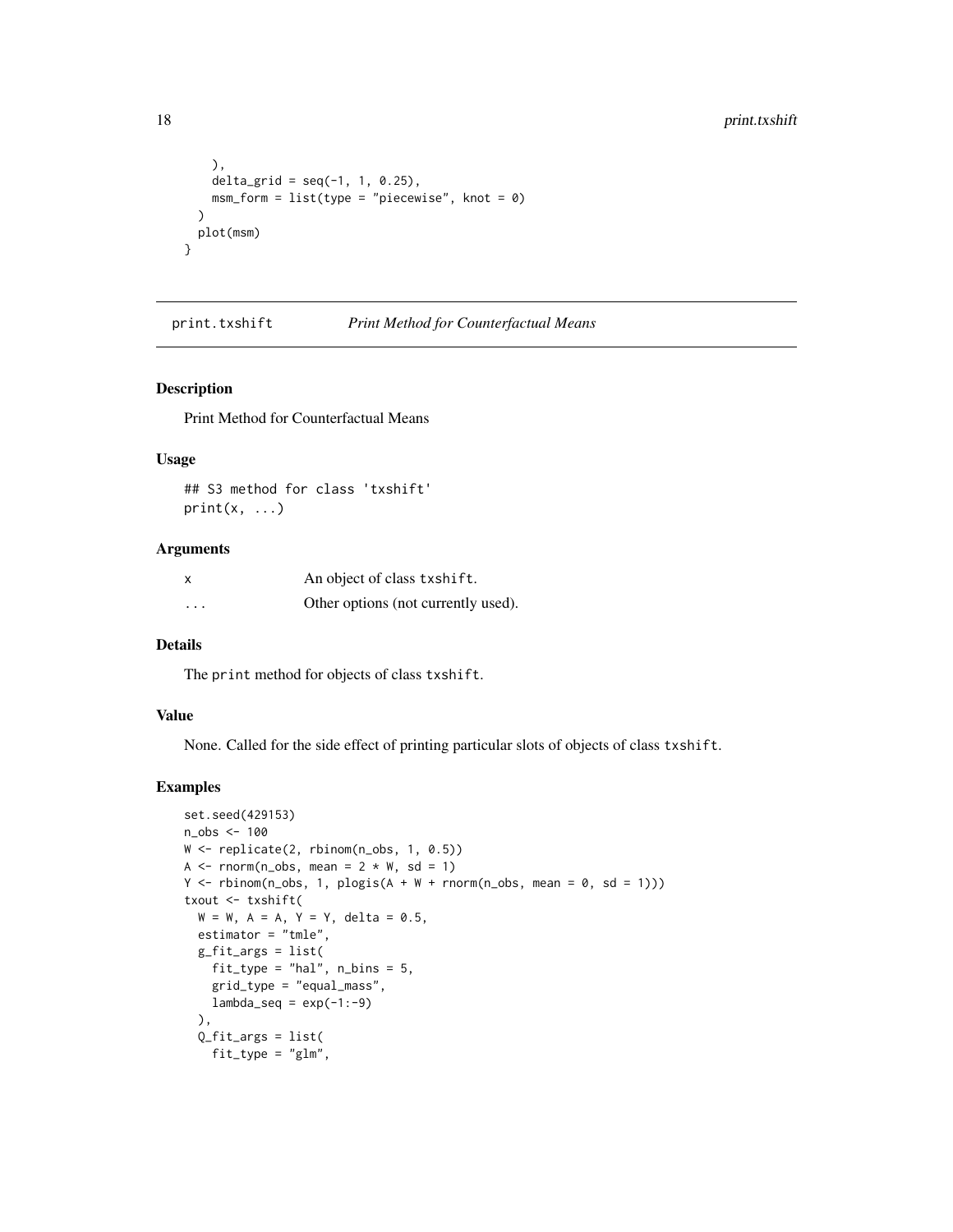```
glm_formula = "Y ~ ."
  )
)
print(txout)
```
print.txshift\_msm *Print Method for Marginal Structural Models*

### Description

Print Method for Marginal Structural Models

#### Usage

## S3 method for class 'txshift\_msm'  $print(x, \ldots)$ 

# Arguments

| x       | An object of class txshift_msm.     |
|---------|-------------------------------------|
| $\cdot$ | Other options (not currently used). |

#### Details

The print method for objects of class txshift\_msm.

#### Value

None. Called for the side effect of printing particular slots of objects of class txshift\_msm.

```
if (require("sl3")) {
  set.seed(3287)
  n_obs <- 1000
  W <- as.numeric(replicate(1, rbinom(n_obs, 1, 0.5)))
  A \leq as.numeric(rnorm(n_obs, mean = 2 \star W, sd = 1))
  Y \leftarrow \text{rbinom}(n\_obs, 1, plogis(2 * A - W))msm <- msm_vimshift(
    W = W, A = A, Y = Y, estimator = "tmle",
    g_fit_args = list(
      fit_type = "sl",
      sl_learners_density = Lrnr_density_hse$new(Lrnr_glm$new())
    ),
    Q_fit_args = list(
      fit_type = "glm",
      glm_fformula = "Y ~ ."
    ),
    delta_grid = seq(-1, 1, 0.25)
```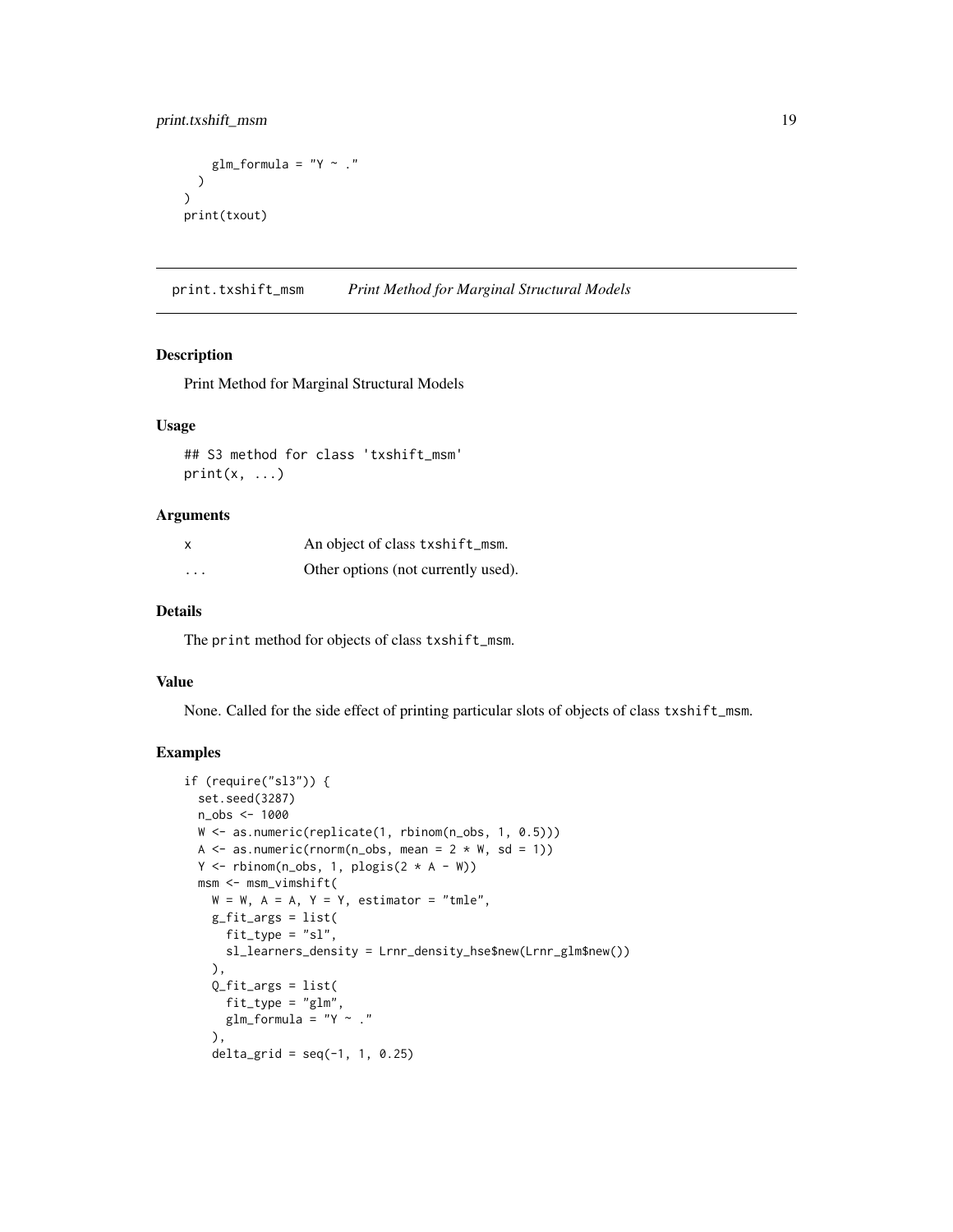```
)
  print(msm)
}
```
<span id="page-19-2"></span>scale\_to\_original *Transform values from the unit interval back to their original scale*

# Description

Transform values from the unit interval back to their original scale

#### Usage

```
scale_to_original(scaled_vals, max_orig, min_orig)
```
# Arguments

| scaled vals | A numeric vector corresponding to re-scaled values in the unit interval, to be<br>re-scaled to the original interval. |
|-------------|-----------------------------------------------------------------------------------------------------------------------|
| max_orig    | A numeric scalar value giving the maximum of the values on the original scale.                                        |
| min_orig    | A numeric scalar value giving the minimum of the values on the original scale.                                        |

# Details

A back-transformation that returns values computed in the unit interval to their original scale. This is used in re-scaling updated TML estimates back to their natural scale. Undoes [scale\\_to\\_unit](#page-19-1).

#### Value

A numeric vector of the same length as scaled\_vals, where the values are re-scaled to lie in their original/natural interval.

<span id="page-19-1"></span>scale\_to\_unit *Transform values by scaling to the unit interval*

# Description

Transform values by scaling to the unit interval

#### Usage

```
scale_to_unit(vals)
```
#### Arguments

vals A numeric vector corresponding to the observed values of the variable of interest, to be re-scaled to the unit interval [0,1].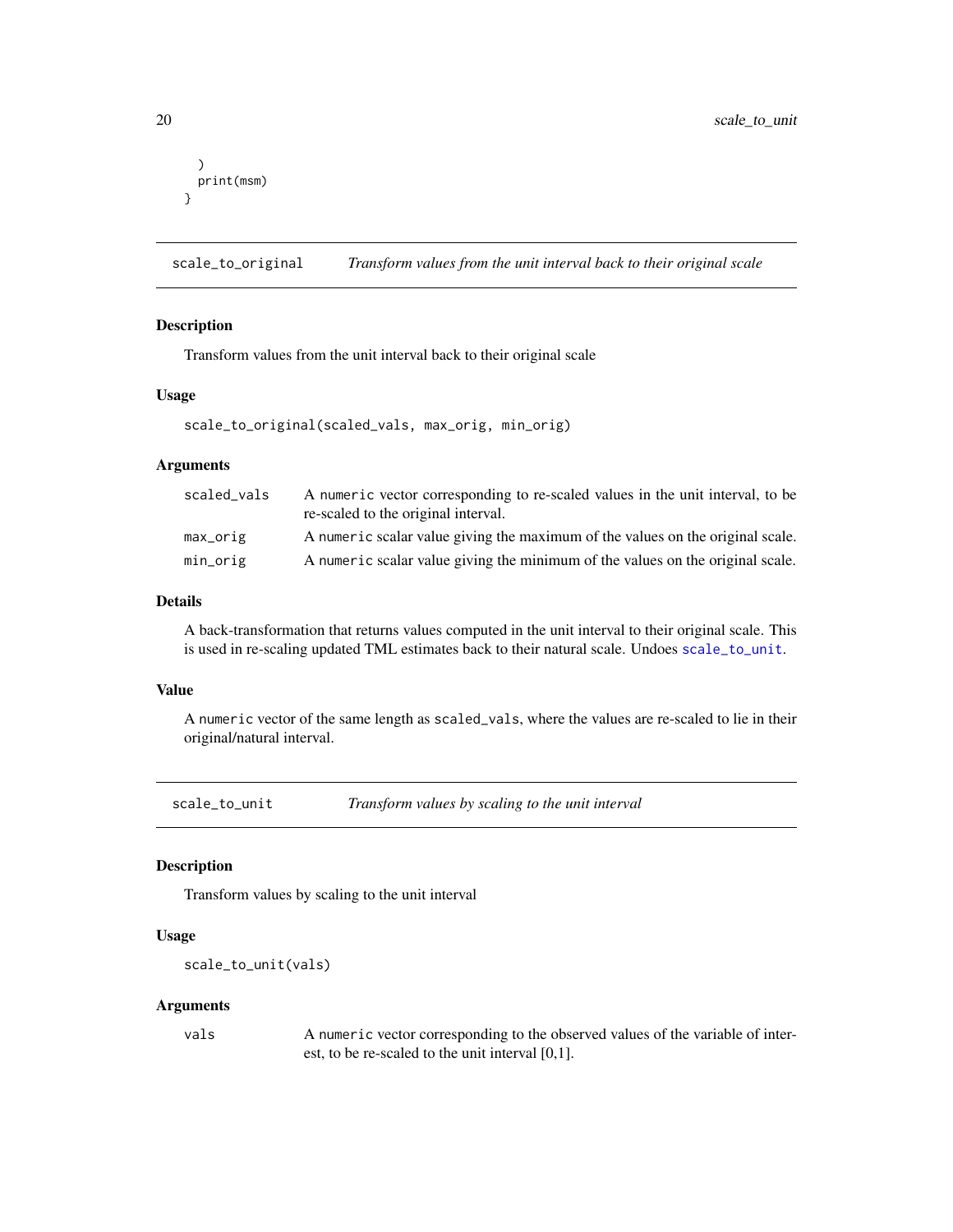# <span id="page-20-0"></span>shift\_additive 21

# Details

A transformation that scales an arbitrary set of input values to the unit interval. See [scale\\_to\\_original](#page-19-2) for a corresponding backtransformation.

# Value

A numeric vector of the same length as vals, where the values are re-scaled to lie in unit interval [0, 1].

<span id="page-20-1"></span>shift\_additive *Simple Additive Modified Treatment Policy*

# Description

Simple Additive Modified Treatment Policy

# Usage

shift\_additive(A, W = NULL, delta)

# Arguments

| A     | A numeric vector of observed treatment values.                                           |
|-------|------------------------------------------------------------------------------------------|
| W     | A numeric matrix of observed baseline covariate values.                                  |
| delta | A numeric indicating the magnitude of the shift to be computed for the treat-<br>ment A. |

# Details

A simple modified treatment policy that modifes the observed value of the exposure by shifting it by a value delta. Note that this shifting function assumes support of A|W across all strata of W.

#### Value

A numeric vector containing the shifted exposure values.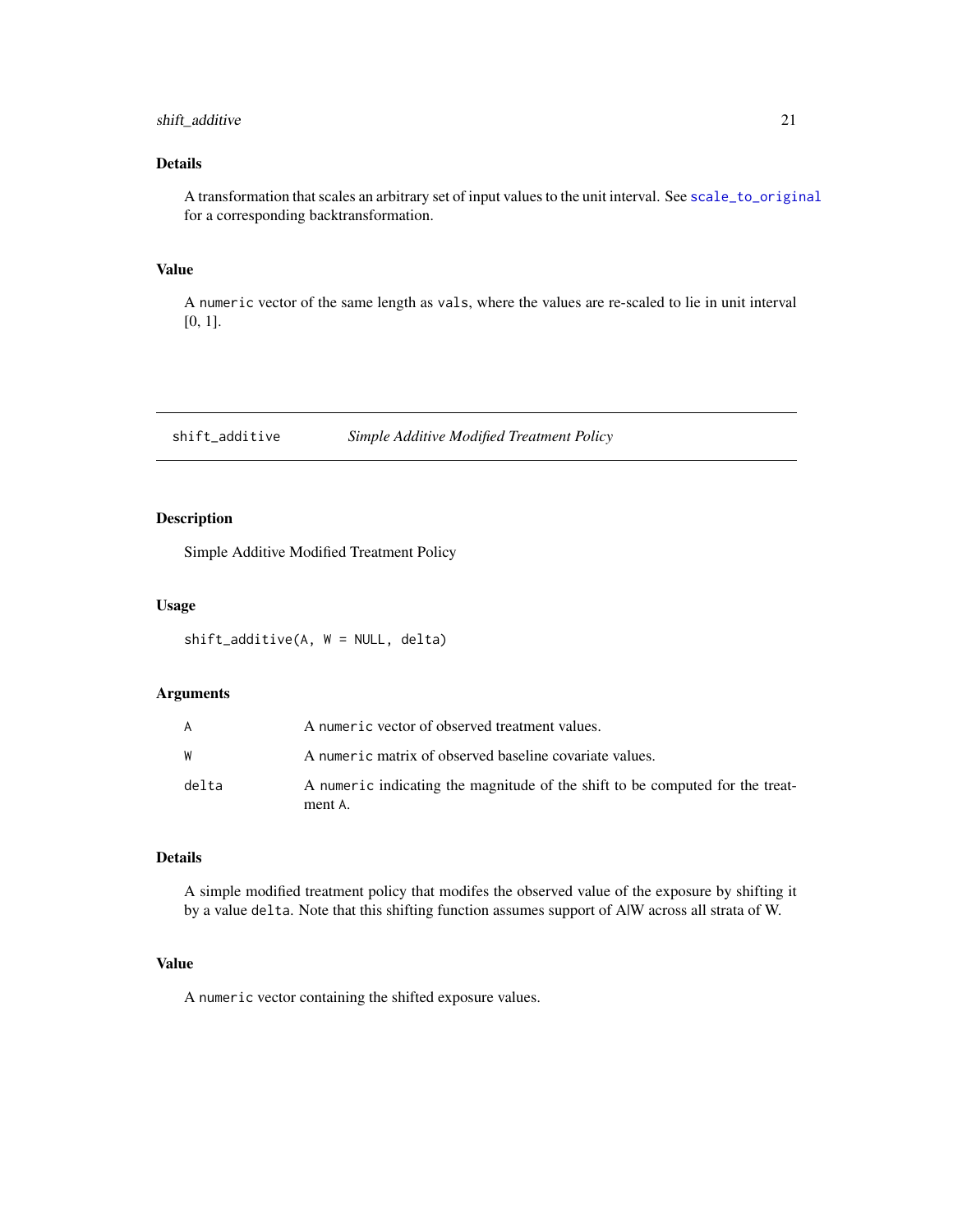<span id="page-21-0"></span>

#### Description

Summary for Counterfactual Mean Under Stochastic Intervention

## Usage

```
## S3 method for class 'txshift'
summary(object, \ldots, ci_level = 0.95, digits = 4)
```
#### Arguments

| object   | An object of class txshift, as produced by invoking the function txshift, for<br>which a confidence interval is to be computed. |
|----------|---------------------------------------------------------------------------------------------------------------------------------|
| $\cdot$  | Other arguments. Not currently used.                                                                                            |
| ci_level | A numeric indicating the level of the confidence interval to be computed.                                                       |
| digits   | A numeric scalar giving the number of digits to be displayed or to round results                                                |
|          | to.                                                                                                                             |

#### Details

Print a convenient summary for objects computed using [txshift](#page-23-1).

#### Value

None. Called for the side effect of printing a summary of particular slots of objects of class txshift.

```
set.seed(429153)
n_obs <- 100
W <- replicate(2, rbinom(n_obs, 1, 0.5))
A \le - rnorm(n_obs, mean = 2 \times W, sd = 1)
Y \le rbinom(n_obs, 1, plogis(A + W + rnorm(n_obs, mean = 0, sd = 1)))
txout <- txshift(
  W = W, A = A, Y = Y, delta = 0.5,
  estimator = "tmle",
  g_fit_args = list(
   fit_type = "hal", n_bins = 5,grid_type = "equal_mass",
   lambda\_seq = exp(-1:-9)),
  Q_fit_args = list(
   fit_type = "glm",
   glm_formula = "Y ~ ."
  )
```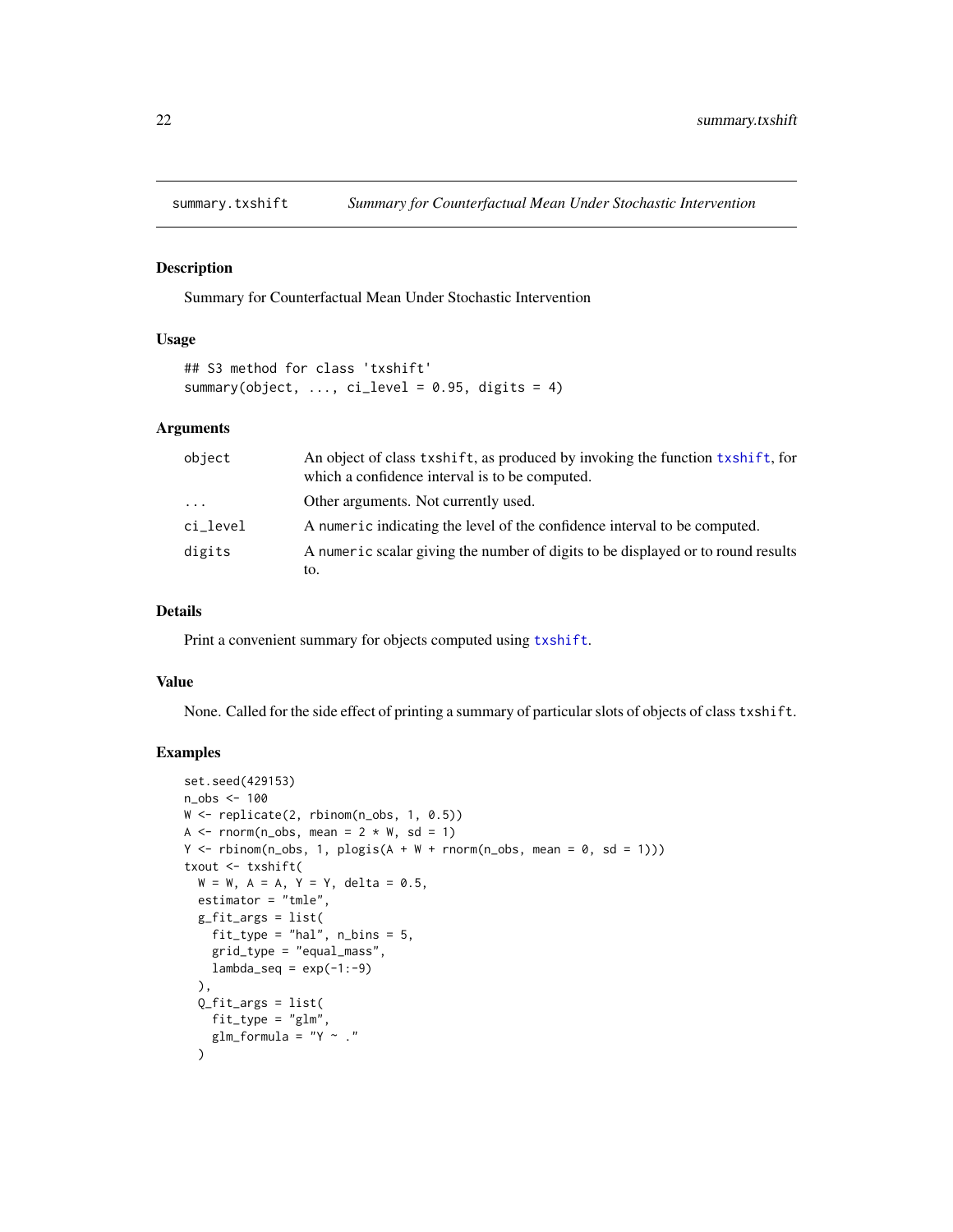<span id="page-22-0"></span>tmle\_txshift 23

```
\mathcal{L}summary(txout)
```
tmle\_txshift *Compute Targeted Minimum Loss Estimate of Counterfactual Mean Under Stochastic Shift Intervention*

# Description

Compute Targeted Minimum Loss Estimate of Counterfactual Mean Under Stochastic Shift Intervention

#### Usage

```
tmle_txshift(
  data_internal,
 C = rep(1, nrow(data_internal)),V = NULL,delta,
  ipcw_estim,
  Qn_estim,
 Hn_estim,
  fluctuation = c("standard", "weighted"),
 max\_iter = 10,
 eif_reg_type = c("hal", "glm"),ipcw_fit_args,
  ipcw_efficiency = TRUE
)
```

| data_internal | A data table constructed internally by a call to txshift. This contains most<br>of the data for computing the TML estimator.                                                                                                                                                                                                                                                                                                                        |
|---------------|-----------------------------------------------------------------------------------------------------------------------------------------------------------------------------------------------------------------------------------------------------------------------------------------------------------------------------------------------------------------------------------------------------------------------------------------------------|
| C             | A numeric indicator for whether a given observation was subject to censoring,<br>used to compute an IPCW-TMLE in cases where two-stage sampling is per-<br>formed. Default assumes no censoring.                                                                                                                                                                                                                                                    |
| V             | The covariates that are used in determining the sampling procedure that gives<br>rise to censoring. The default is NULL and corresponds to scenarios in which<br>there is no censoring (in which case all values in the preceding argument C must<br>be uniquely 1. To specify this, pass in a NAMED list identifying variables<br>amongst W, A, Y that are thought to have played a role in defining the sam-<br>pling/censoring mechanism $(C)$ . |
| delta         | A numeric value indicating the shift in the treatment to be used in defining the<br>target parameter. This is defined with respect to the scale of the treatment $(A)$ .                                                                                                                                                                                                                                                                            |
| ipcw_estim    | An object providing the value of the censoring mechanism evaluated across the<br>full data. This object is passed in after being constructed by a call to the internal<br>function est_ipcw.                                                                                                                                                                                                                                                        |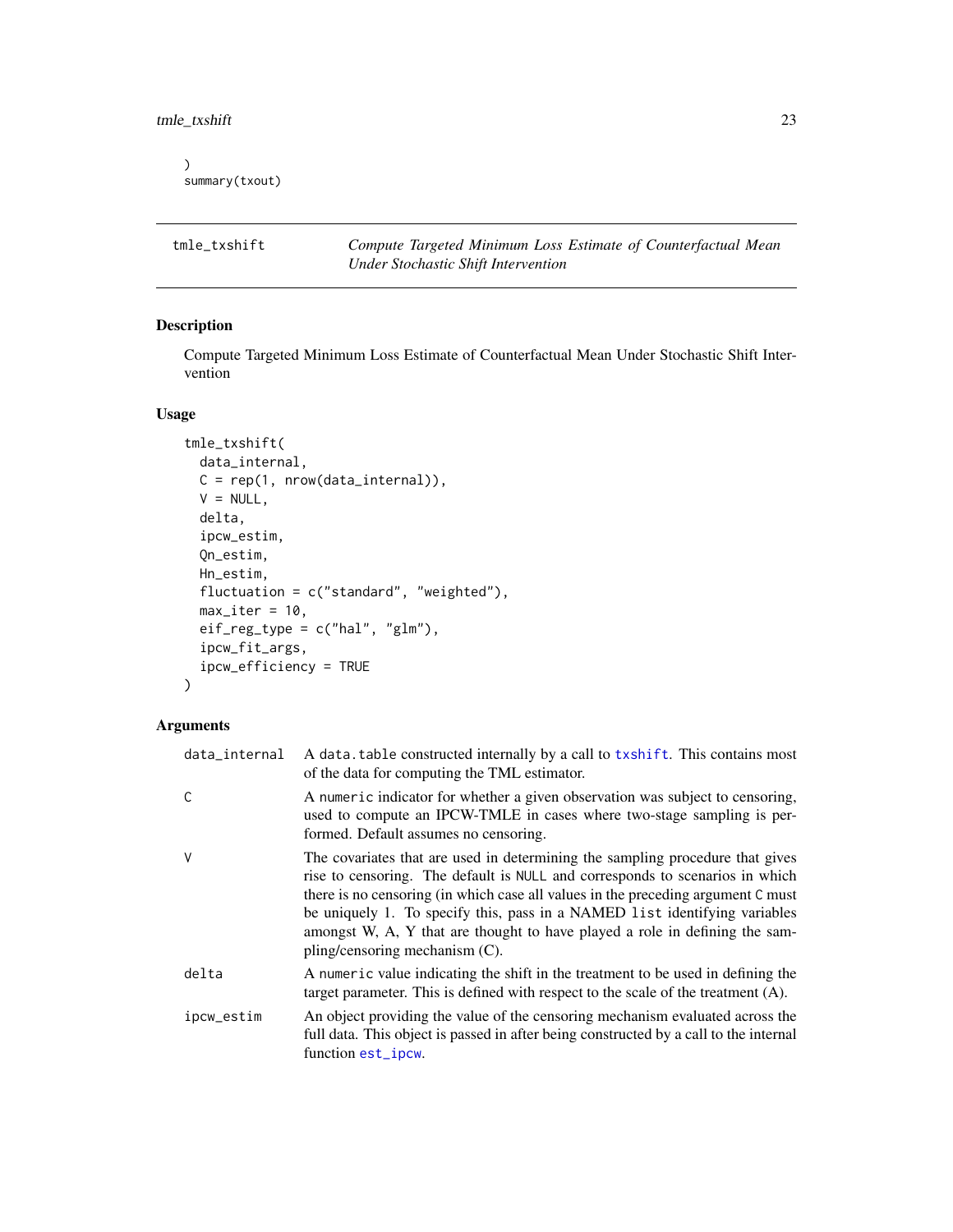<span id="page-23-0"></span>

| Qn_estim        | An object providing the value of the outcome evaluated after imposing a shift<br>in the treatment. This object is passed in after being constructed by a call to the<br>internal function est_0.                                                                                                                                                                                                                                                                                                                      |  |
|-----------------|-----------------------------------------------------------------------------------------------------------------------------------------------------------------------------------------------------------------------------------------------------------------------------------------------------------------------------------------------------------------------------------------------------------------------------------------------------------------------------------------------------------------------|--|
| Hn_estim        | An object providing values of the auxiliary ("clever") covariate, constructed<br>from the treatment mechanism and required for targeted minimum loss-based<br>estimation. This object object should be passed in after being constructed by a<br>call to est Hn.                                                                                                                                                                                                                                                      |  |
| fluctuation     | The method to be used in the submodel fluctuation step (targeting step) to com-<br>pute the TML estimator. The choices are "standard" and "weighted" for where<br>to place the auxiliary covariate in the logistic tilting regression.                                                                                                                                                                                                                                                                                |  |
| max_iter        | A numeric integer giving the maximum number of steps to be taken in iterating<br>to a solution of the efficient influence function.                                                                                                                                                                                                                                                                                                                                                                                   |  |
| eif_reg_type    | Whether a flexible nonparametric function ought to be used in the dimension-<br>reduced nuisance regression of the targeting step for the censored data case.<br>By default, the method used is a nonparametric regression based on the Highly<br>Adaptive Lasso (from hal9001). Set this to "g1m" to instead use a simple linear<br>regression model. In this step, the efficient influence function (EIF) is regressed<br>against covariates contributing to the censoring mechanism (i.e., $EIF \sim V/C =$<br>1). |  |
| ipcw_fit_args   | A list of arguments, all but one of which are passed to est_ipcw. For details,<br>consult the documentation for est_ipcw. The first element (i.e., fit_type) is<br>used to determine how this regression is fit: "glm" for generalized linear model,<br>"sl" for a Super Learner, and "external" for a user-specified input of the form<br>produced by est_ipcw.                                                                                                                                                      |  |
| ipcw_efficiency |                                                                                                                                                                                                                                                                                                                                                                                                                                                                                                                       |  |
|                 | Whether to invoke an augmentation of the IPCW-TMLE procedure that per-<br>forms an iterative process to ensure efficiency of the resulting estimate. The<br>default is TRUE; set to FALSE to use an IPC-weighted loss rather than the IPC-<br>augmented influence function.                                                                                                                                                                                                                                           |  |

# Details

Invokes the procedure to construct a targeted minimum loss estimate (TMLE) of the counterfactual mean under a modified treatment policy.

# Value

S3 object of class txshift containing the results of the procedure to compute a TML estimate of the treatment shift parameter.

<span id="page-23-1"></span>txshift *Estimate Counterfactual Mean Under Stochastic Shift in Exposure*

# Description

Estimate Counterfactual Mean Under Stochastic Shift in Exposure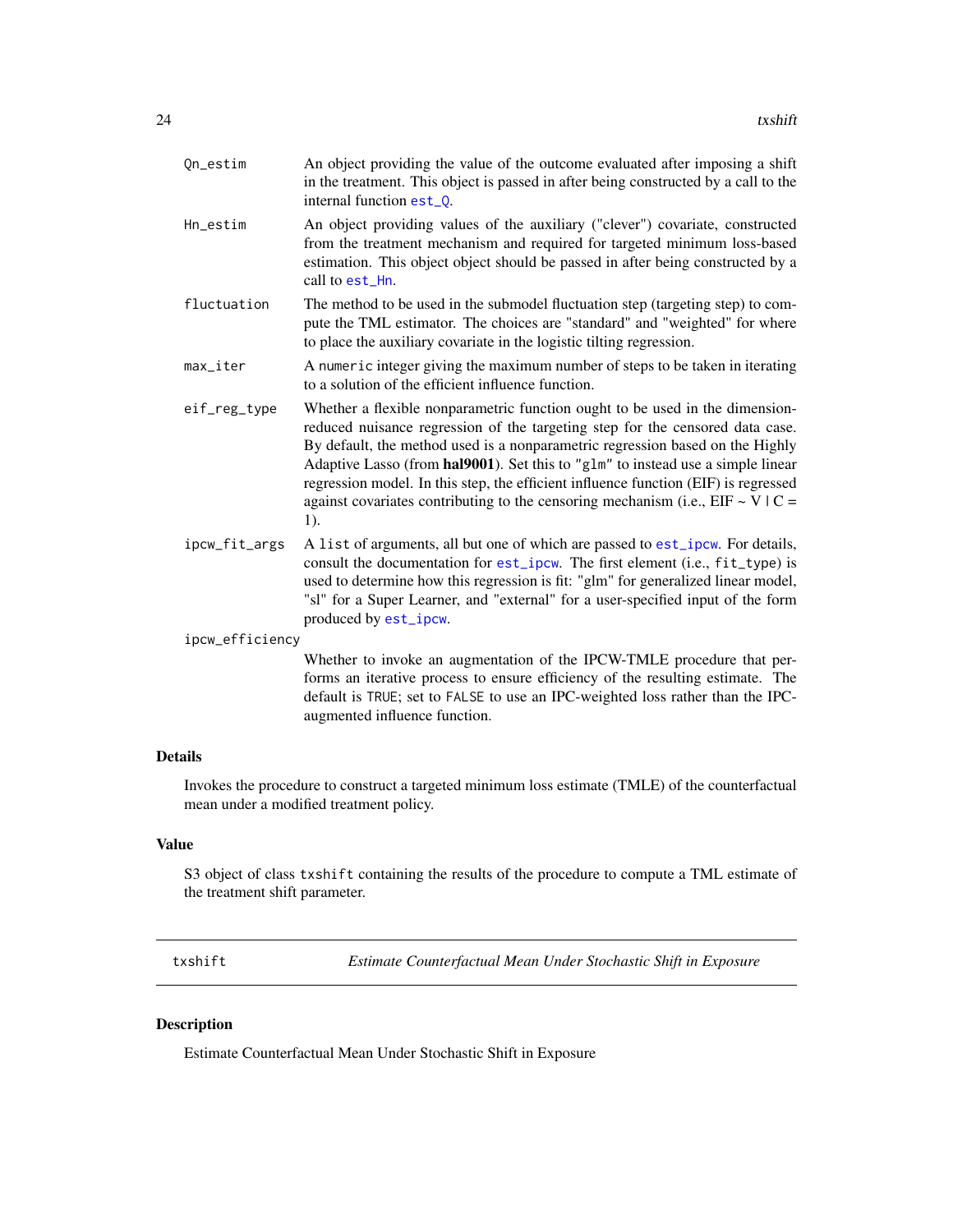# txshift 25

# Usage

```
txshift(
 W,
 A,
 Y,
 C = rep(1, length(Y)),V = NULL,delta = 0,
  estimator = c("tmle", "onestep"),
  fluctuation = c("standard", "weighted"),
  max\_iter = 10,
 ipcw_fit_args = list(fit_type = c("glm", "sl", "external"), sl_learners = NULL),
 g_fit_args = list(fit_type = c("hal", "sl", "external"), n_bins = c(10, 25),
  grid_type = c("equal_range", "equal_range"), lambda_seq = exp(seq(-1, -13, length =300)), use_future = FALSE, sl_learners_density = NULL),
 Q_fit_args = list(fit_type = c("glm", "sl", "external"), glm_formula = "Y ~ .",
    sl_learners = NULL),
  eif_reg_type = c("hal", "glm"),ipcw_efficiency = TRUE,
  ipcw_fit_ext = NULL,
  gn_fit_ext = NULL,
 Qn_fit_ext = NULL
\mathcal{L}
```

| W            | A matrix, data. frame, or similar containing a set of baseline covariates.                                                                                                                                                                                                                                                                                                                                                                                                                                                                                                                                |
|--------------|-----------------------------------------------------------------------------------------------------------------------------------------------------------------------------------------------------------------------------------------------------------------------------------------------------------------------------------------------------------------------------------------------------------------------------------------------------------------------------------------------------------------------------------------------------------------------------------------------------------|
| A            | A numeric vector corresponding to a treatment variable. The parameter of in-<br>terest is defined as a location shift of this quantity.                                                                                                                                                                                                                                                                                                                                                                                                                                                                   |
| Y            | A numeric vector of the observed outcomes.                                                                                                                                                                                                                                                                                                                                                                                                                                                                                                                                                                |
| $\mathsf{C}$ | A numeric indicator for whether a given observation was subject to censoring,<br>used to compute an IPC-weighted estimator in cases where two-stage sampling<br>is performed. The default assumes no censoring.                                                                                                                                                                                                                                                                                                                                                                                           |
| $\vee$       | The covariates that are used in determining the sampling procedure that gives<br>rise to censoring. The default is NULL and corresponds to scenarios in which<br>there is no censoring (in which case all values in the preceding argument C<br>must be uniquely 1). To specify this, pass in a character vector identifying<br>variables amongst W, A, Y thought to have played a role in defining the sam-<br>pling/censoring mechanism (C). This argument also accepts a data. table (or<br>similar) object composed of combinations of variables W, A, Y; use of this op-<br>tion is NOT recommended. |
| delta        | A numeric value indicating the shift in the treatment to be used in defining the<br>target parameter. This is defined with respect to the scale of the treatment $(A)$ .                                                                                                                                                                                                                                                                                                                                                                                                                                  |
| estimator    | The type of estimator to be fit, either "tmle" for targeted maximum likelihood<br>or "onestep" for a one-step estimator.                                                                                                                                                                                                                                                                                                                                                                                                                                                                                  |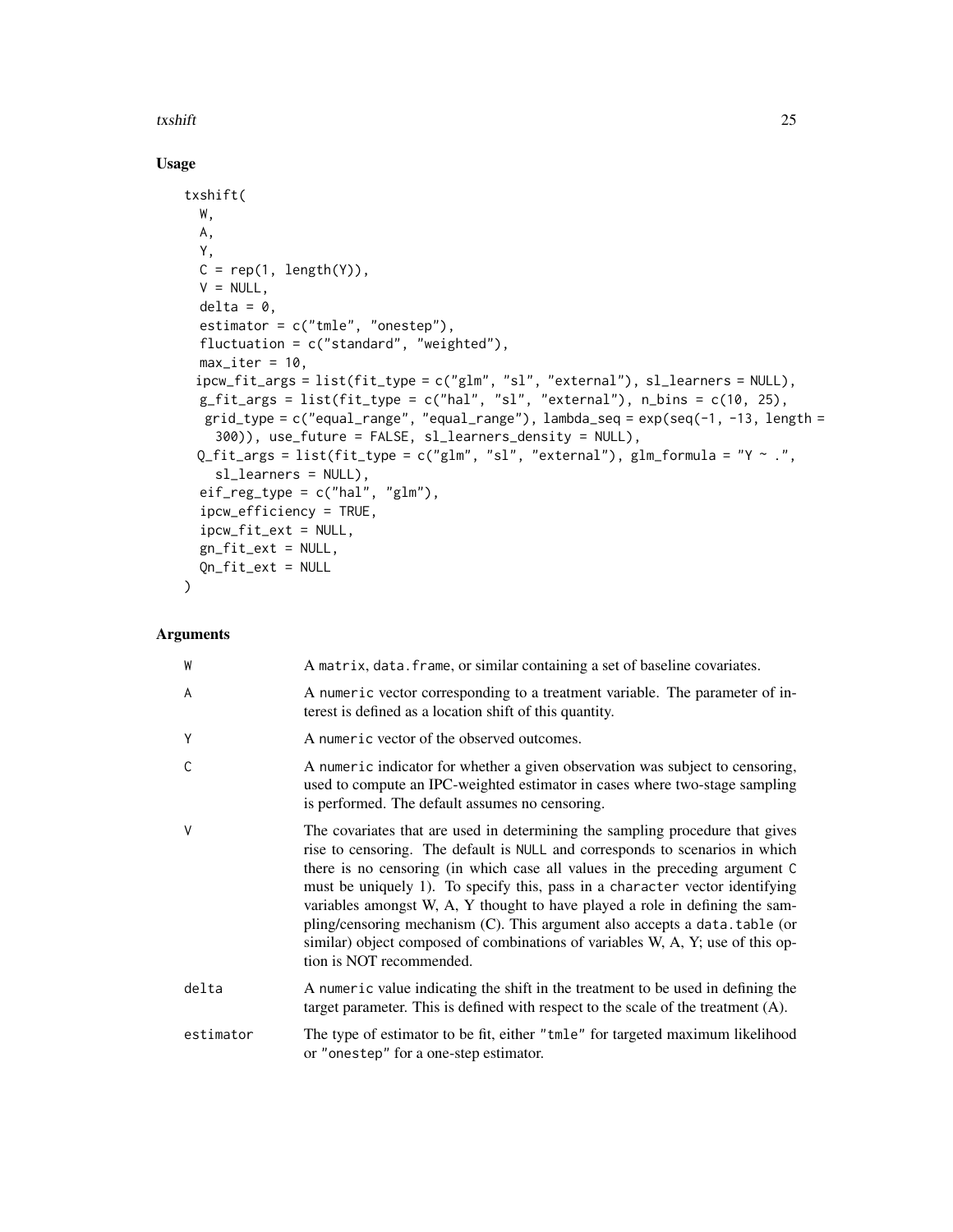<span id="page-25-0"></span>

| fluctuation | The method to be used in the submodel fluctuation step (targeting step) to com- |
|-------------|---------------------------------------------------------------------------------|
|             | pute the TML estimator. The choices are "standard" and "weighted" for where     |
|             | to place the auxiliary covariate in the logistic tilting regression.            |

- max\_iter A numeric integer giving the maximum number of steps to be taken in iterating to a solution of the efficient influence function.
- ipcw\_fit\_args A list of arguments, all but one of which are passed to [est\\_ipcw](#page-7-2). For details, consult the documentation of [est\\_ipcw](#page-7-2). The first element (i.e., fit\_type) is used to determine how this regression is fit: generalized linear model ("glm") or Super Learner ("sl"), and "external" a user-specified input of the form produced by [est\\_ipcw](#page-7-2). NOTE THAT this first argument is not passed to [est\\_ipcw](#page-7-2).
- g\_fit\_args A list of arguments, all but one of which are passed to [est\\_g](#page-5-1). For details, consult the documentation of [est\\_g](#page-5-1). The first element (i.e., fit\_type) is used to determine how this regression is fit: "hal" to estimate conditional densities via the highly adaptive lasso (via haldensify), "sl" for sl3 learners used to fit Super Learner to densities via [Lrnr\\_haldensify](#page-0-0) or similar, and "external" for user-specified input of the form produced by [est\\_g](#page-5-1). NOTE that this first argument is not passed to [est\\_g](#page-5-1).
- $Q_{\text{fit}}$  args A list of arguments, all but one of which are passed to est<sub>- $Q$ </sub>. For details, consult the documentation for [est\\_Q](#page-7-1). The first element (i.e., fit\_type) is used to determine how this regression is fit: "glm" for a generalized linear model for the outcome regression, "sl" for sl3 learners used to fit a Super Learner for the outcome regression, and "external" for user-specified input of the form produced by [est\\_Q](#page-7-1). NOTE that this first argument is not passed to [est\\_g](#page-5-1).
- eif\_reg\_type Whether a flexible nonparametric function ought to be used in the dimensionreduced nuisance regression of the targeting step for the censored data case. By default, the method used is a nonparametric regression based on the Highly Adaptive Lasso (from hal9001). Set this to "glm" to instead use a simple linear regression model. In this step, the efficient influence function (EIF) is regressed against covariates contributing to the censoring mechanism (i.e.,  $EIF \sim V/C =$ 1).
- ipcw\_efficiency

Whether to invoke an augmentation of the IPCW-TMLE procedure that performs an iterative process to ensure efficiency of the resulting estimate. The default is TRUE; only set to FALSE if possible inefficiency of the IPCW-TMLE is not a concern.

- ipcw\_fit\_ext The results of an external fitting procedure used to estimate the two-phase censoring mechanism, to be used in constructing the inverse probability of censoring weighted TML or one-step estimator. The input provided must match the output of [est\\_ipcw](#page-7-2) exactly; thus, use of this argument is only recommended for power users.
- gn\_fit\_ext The results of an external fitting procedure used to estimate the exposure mechanism (generalized propensity score), to be used in constructing the TML or one-step estimator. The input provided must match the output of [est\\_g](#page-5-1) exactly; thus, use of this argument is only recommended for power users.
- Qn\_fit\_ext The results of an external fitting procedure used to estimate the outcome mechanism, to be used in constructing the TML or one-step estimator. The input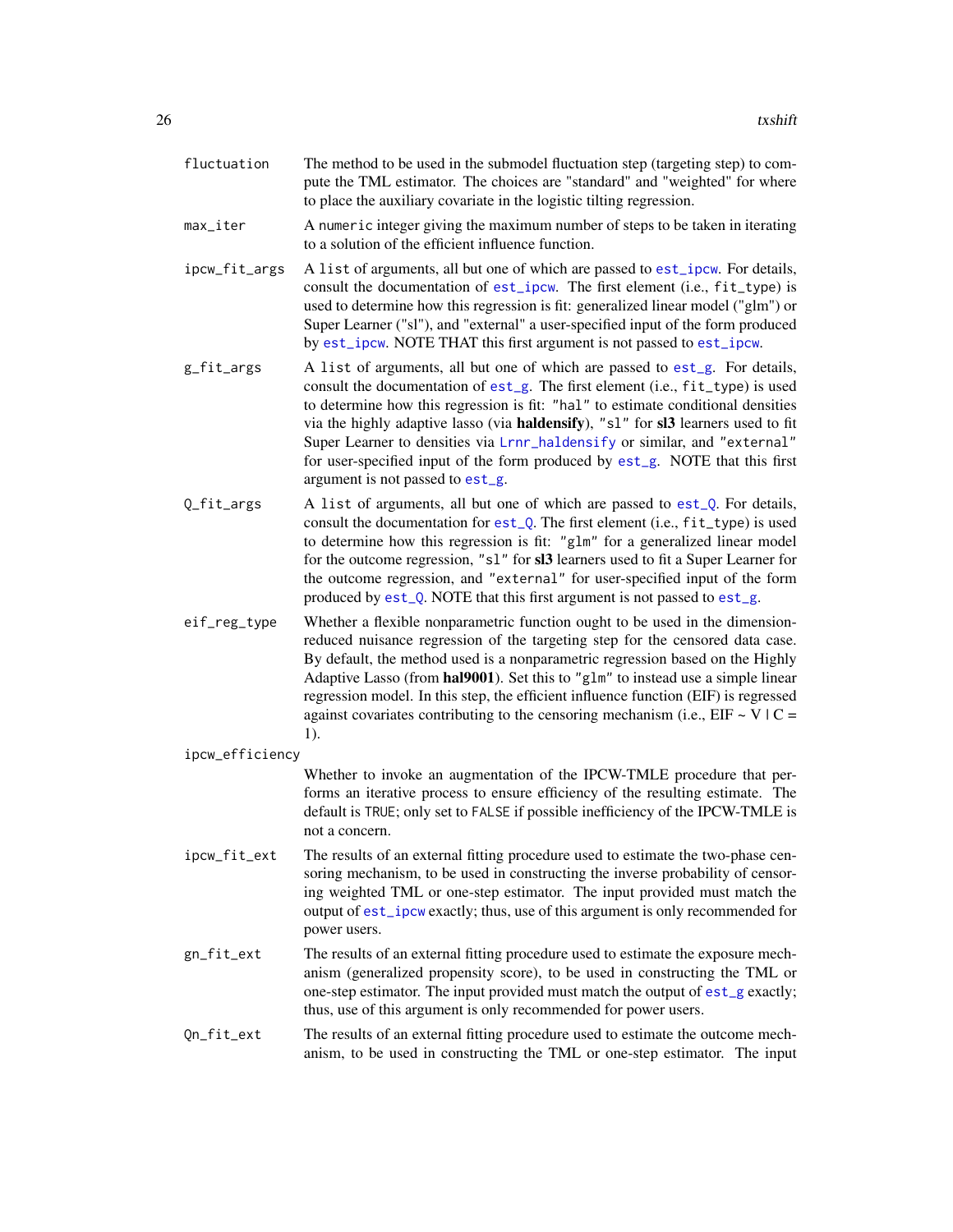provided must match the output of [est\\_Q](#page-7-1) exactly; thus, use of this argument is only recommended for power users.

#### <span id="page-26-0"></span>Details

Construct a one-step estimate or targeted minimum loss estimate of the counterfactual mean under a modified treatment policy, automatically making adjustments for two-phase sampling when a censoring indicator is included. Ensemble machine learning may be used to construct the initial estimates of nuisance functions using sl3.

#### Value

S3 object of class txshift containing the results of the procedure to compute a TML or one-step estimate of the counterfactual mean under a modified treatment policy that shifts a continuousvalued exposure by a scalar amount delta. These estimates can be augmented to be consistent and efficient when two-phase sampling is performed.

```
set.seed(429153)
n_obs <- 100
W <- replicate(2, rbinom(n_obs, 1, 0.5))
A \leq rnorm(n_obs, mean = 2 \neq W, sd = 1)
Y \le rbinom(n_obs, 1, plogis(A + W + rnorm(n_obs, mean = 0, sd = 1)))
C \le rbinom(n_obs, 1, plogis(W + Y)) # two-phase sampling
# construct a TML estimate (set estimator = "onestep" for the one-step)
tmle <- txshift(
  W = W, A = A, Y = Y, delta = 0.5,
  estimator = "tmle",
  g_fit_args = list(
    fit_type = "hal", n_bins = 5,grid_type = "equal_range",
    lambda\_seq = exp(-1:-9)),
  0_fit_args = list(
    fit_type = "glm",
    glm_fformula = "Y ~ ."
  )
\lambda# construct a TML estimate under two-phase sampling
ipcwtmle <- txshift(
  W = W, A = A, Y = Y, delta = 0.5,
  C = C, V = C("W", "Y"),
  estimator = "tmle", max\_iter = 5,
  ipcw_fit_args = list(fit_type = "glm"),
  g_fit_args = list(
    fit_type = "hal", n_bins = 5,grid_type = "equal_range",
    lambda\_seq = exp(-1:-9)),
```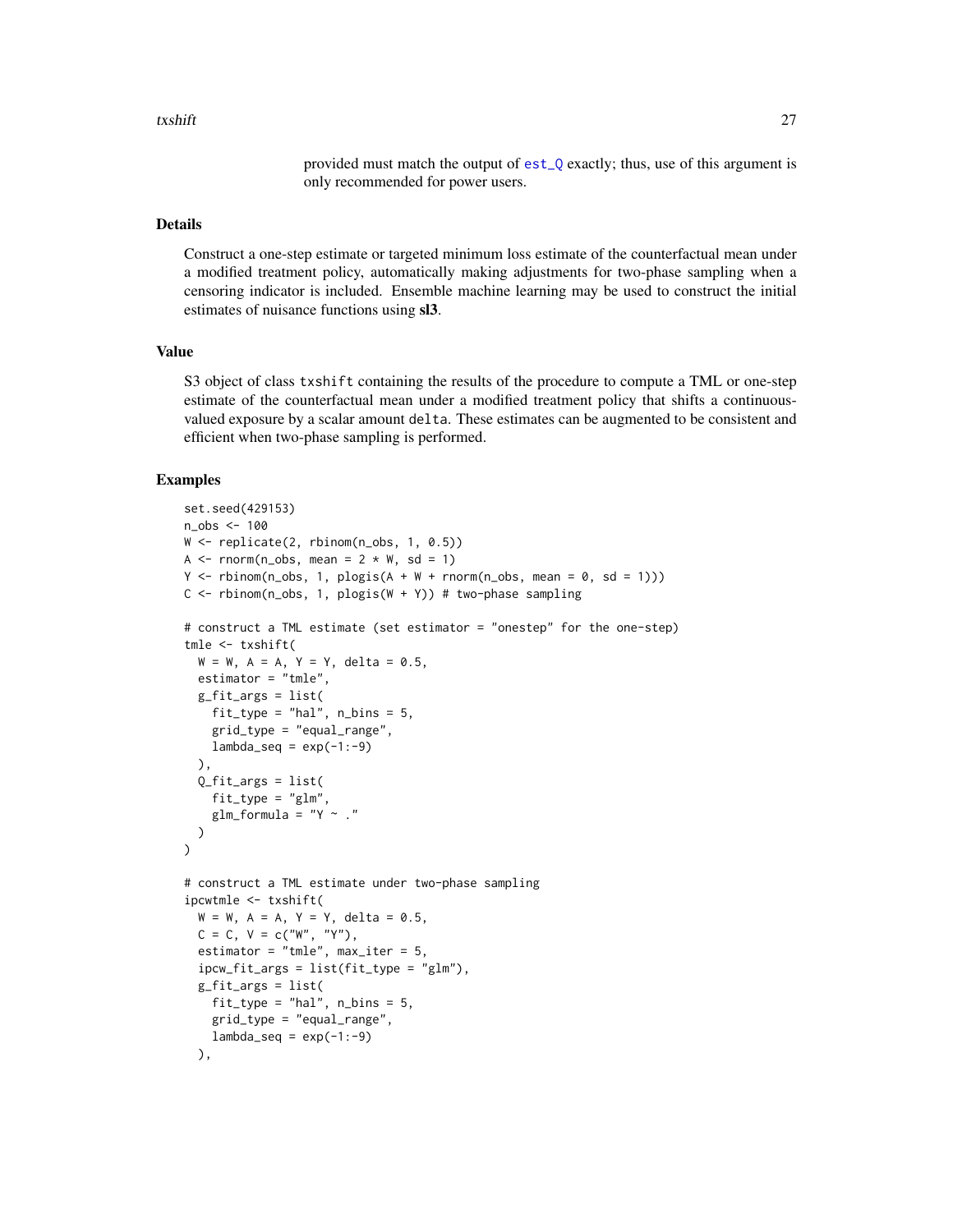28 txshift that the contract of the contract of the contract of the contract of the contract of the contract of the contract of the contract of the contract of the contract of the contract of the contract of the contract o

```
Q_fit_args = list(
    fit_type = "glm",glm_formula = "Y ~ ."
  ),
 eif_reg_type = "glm"\overline{)}
```